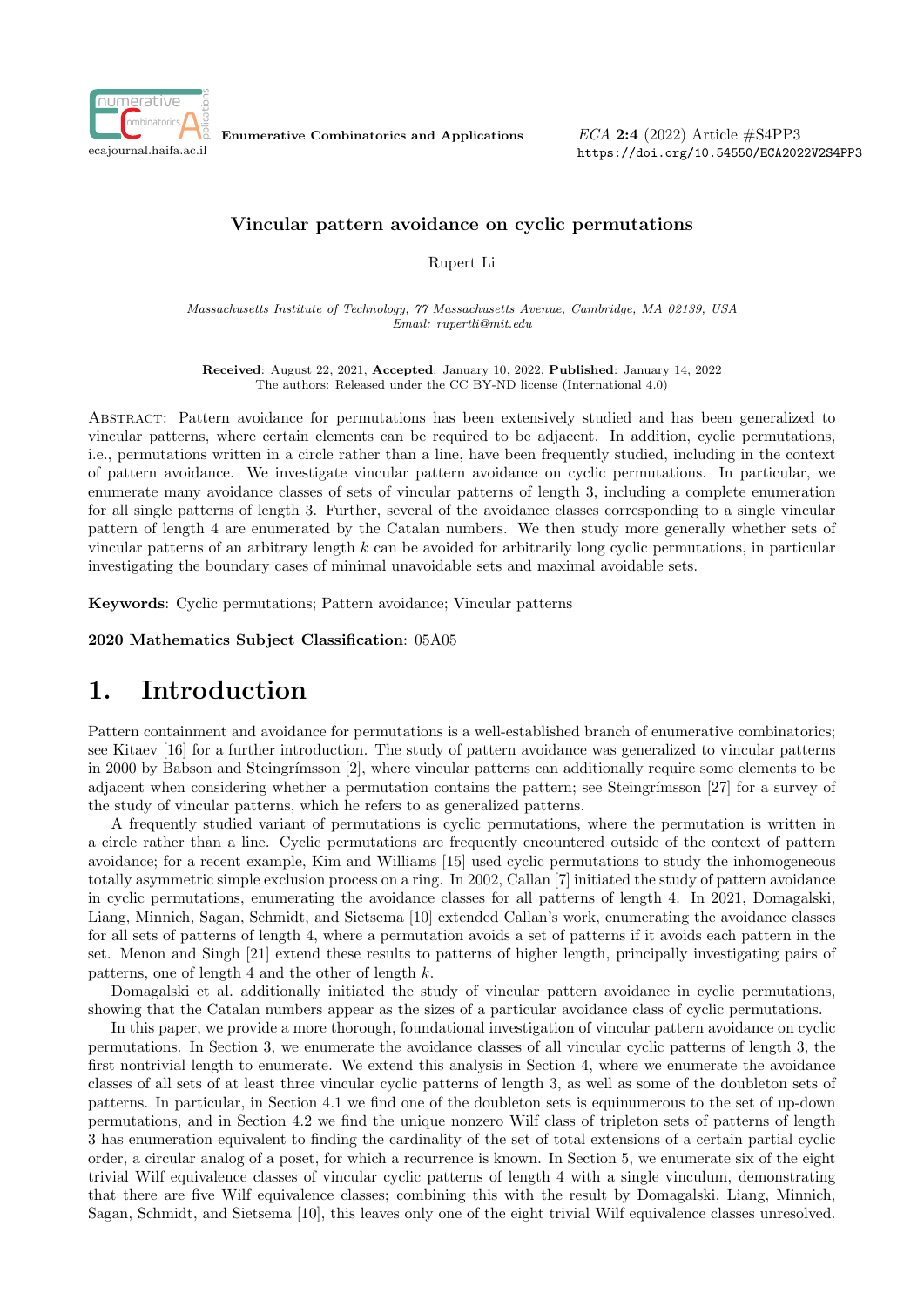Notably, we show that the cyclic permutations of a given length avoiding a member of two more trivial Wilf classes are enumerated by the Catalan numbers.

In Sections 6 and 7, we investigate vincular pattern avoidance on cyclic permutations for patterns of general lengths. In particular, we consider whether a given set of totally vincular patterns, i.e., patterns where the entire subsequence must be consecutive, is unavoidable, meaning no sufficiently long cyclic permutation can avoid this set. In Section 6, we consider the boundary cases of this property, namely the minimal unavoidable sets, which are sets of totally vincular patterns that are unavoidable but for which any proper subset is avoidable. We demonstrate that one of the most natural families of unavoidable sets, namely the sets of patterns with a 1 at position i for a fixed i, is minimal. And in Section 7, we consider the dual question, maximal avoidable sets, which are sets of totally vincular patterns that are avoidable but adding any additional pattern makes the set unavoidable. We determine the maximum cardinality of any avoidable set.

Finally, we conclude in Section 8 with some remarks on areas for further research.

# 2. Preliminaries

Let  $a, b \in \mathbb{Z}$ . When we write the interval [a, b], we will only be referring to the integers in that interval. As is standard, we will use [a] to denote the set  $\{1, 2, \ldots, a\}$ .

Let  $S_n$  denote the set of permutations on [n] for a positive integer n. Any permutation  $\pi \in S_n$  is said to have length n, denoted by  $|\pi| = n$ . A permutation  $\pi$  will often be written in the one-line notation  $\pi = \pi_1 \cdots \pi_n$ , where commas may be optionally inserted such as  $\pi = \pi_1, \ldots, \pi_n$  for sake of readability.

In particular, two of the simplest permutations of length  $n$  are the increasing and decreasing permutations, which will appear throughout the paper, denoted

$$
\iota_n=12\cdots n
$$

and

$$
\delta_n = n \cdots 21,
$$

respectively.

Two sequences of distinct integers  $\pi = \pi_1 \cdots \pi_k$  and  $\sigma = \sigma_1 \cdots \sigma_k$  of the same length are *order isomorphic*, denoted  $\pi \cong \sigma$ , if  $\pi_i < \pi_j$  if and only if  $\sigma_i < \sigma_j$  for  $1 \leq i, j \leq n$ . The *reduction* of a sequence of distinct integers  $\pi = \pi_1 \cdots \pi_n$  is the unique permutation  $\sigma \in S_n$  such that  $\pi \cong \sigma$ ; in other words, the values of the elements of  $\pi$  are mapped to [n] while preserving their relative order.

We now define pattern avoidance on permutations. If  $\sigma \in S_n$  and  $\pi \in S_k$  for  $k \leq n$ , then  $\sigma$  contains  $\pi$  as a pattern if there is a subsequence  $\sigma'$  of  $\sigma$  with  $|\sigma'| = k$  such that  $\sigma' \cong \pi$ . If no such subsequence exists, then  $\sigma$ is said to avoid  $\pi$ . The avoidance class of  $\pi$  is

$$
Av_n(\pi) = \{\sigma \in S_n \mid \sigma \text{ avoids } \pi\}.
$$

We extend this definition to avoidance classes of sets of permutations Π by defining

$$
Av_n(\Pi) = \bigcap_{\pi \in \Pi} Av_n(\pi).
$$

The reverse of a permutation  $\pi = \pi_1 \cdots \pi_n$  is  $\pi^r = \pi_n \cdots \pi_1$ . We define the *plot* of a permutation  $\pi$  to be the sequence of points  $(i, \pi_i)$  in the Cartesian plane. Reversal then corresponds to reflecting the plot of a permutation across a vertical axis. Similarly, reflection across a horizontal axis corresponds to the complement of  $\pi$ , given by

$$
\pi^c = n + 1 - \pi_1, n + 1 - \pi_2, \dots, n + 1 - \pi_n.
$$

Combining these two operations gives the reverse complement

$$
\pi^{rc} = n + 1 - \pi_n, \dots, n + 1 - \pi_1,
$$

which corresponds to rotation by 180 degrees. We can apply any of these three operations to sets of permutations Π by applying them to each element of Π. In other words, we have

$$
\Pi^r = \{ \pi^r \mid \pi \in \Pi \}
$$

$$
\Pi^c = \{ \pi^c \mid \pi \in \Pi \}
$$

$$
\Pi^{rc} = \{ \pi^{rc} \mid \pi \in \Pi \}.
$$

We say that two patterns  $\pi$  and  $\pi'$  are Wilf equivalent, written  $\pi \equiv \pi'$ , if for all  $n \geq 1$ , we have  $|\text{Av}_n(\pi)| =$  $|\text{Av}_n(\pi')|$ . We extend this definition naturally to sets of patterns, denoted  $\Pi \equiv \Pi'$ . It is easy to see that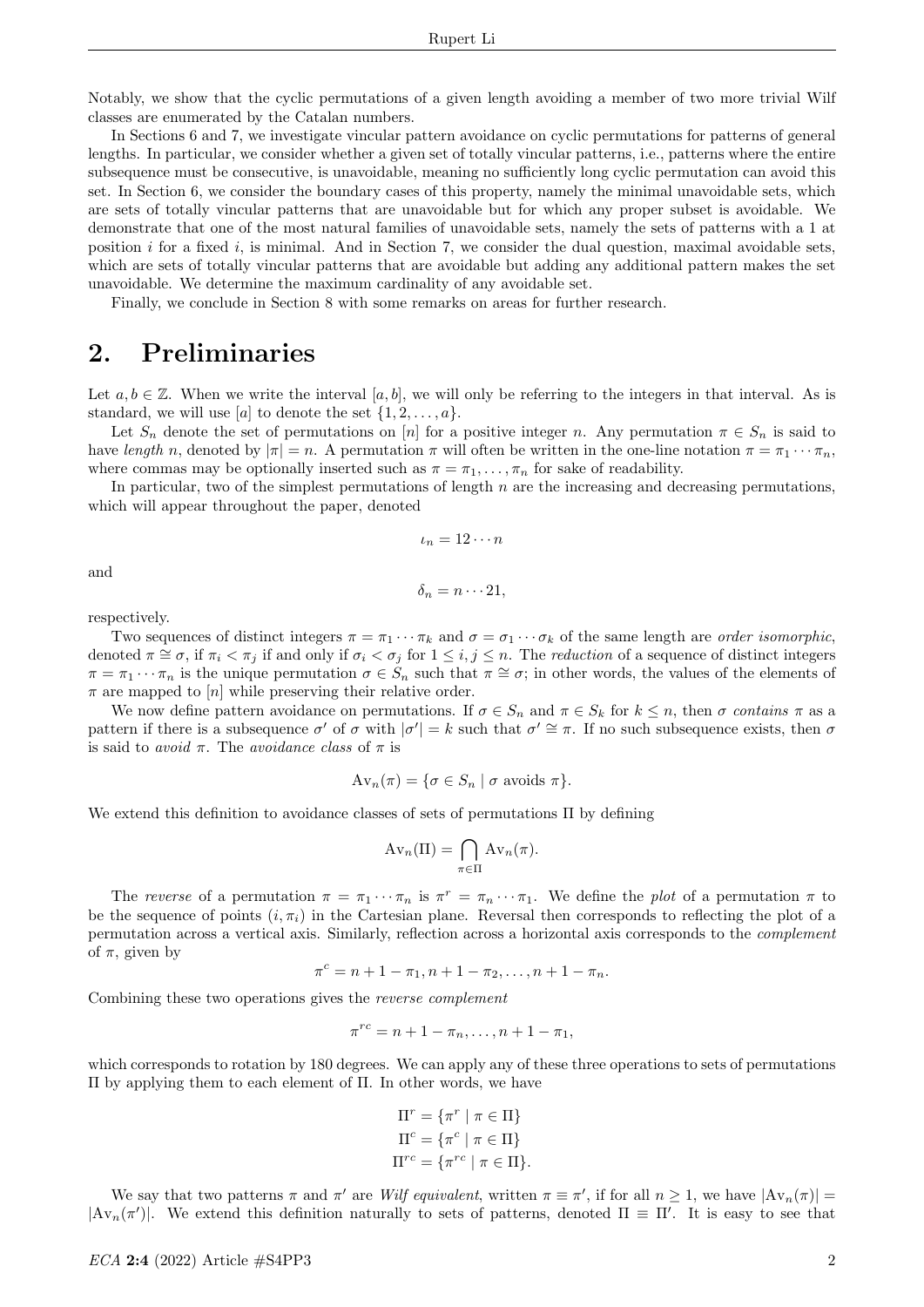$\pi \equiv \pi^r \equiv \pi^{rc}$  for any pattern  $\pi$ , so these are called *trivial Wilf equivalences*. This naturally generalizes to trivial Wilf equivalences for sets of patterns:  $\Pi \equiv \Pi^r \equiv \Pi^{rc} \equiv \Pi^{rc}$ . These relations form *trivial Wilf equivalence* classes.

For  $\sigma = \sigma_1 \cdots \sigma_n \in S_n$ , let a *rotation* of  $\sigma$  be any permutation  $\tau \in S_n$  of the form

$$
\tau = \sigma_k \sigma_{k+1} \cdots \sigma_n \sigma_1 \cdots \sigma_{k-1}
$$

for some  $k \in [n]$ . We define the *cyclic permutation* corresponding to  $\sigma \in S_n$  to be the set of all rotations of  $\sigma$ , denoted

$$
[\sigma] = {\sigma_1 \cdots \sigma_n, \sigma_2 \cdots \sigma_n \sigma_1, \ldots, \sigma_n \sigma_1 \cdots \sigma_{n-1}}.
$$

For example,

 $[123] = \{123, 231, 312\} = [231] = [312].$ 

We use square brackets to denote the cyclic analog of objects defined in the linear case, and using this notation, we let  $[S_n]$  denote the set of cyclic permutations of length n. Notice that  $|[S_n]| = (n-1)!$ . To avoid confusion, we may refer to permutations from  $S_n$  as linear permutations, as opposed to cyclic permutations. The length of a cyclic permutation  $[\sigma]$  is simply the length of  $\sigma$ , so any permutation  $[\sigma] \in [S_n]$  has length n, even though one may view a cyclic permutation as being arranged in a circle and thus lacking endpoints.

We now define pattern avoidance on cyclic permutations, the natural analog to the definition of pattern avoidance in the linear case. If  $[\sigma] \in [S_n]$  and  $[\pi] \in [S_k]$  for  $k \leq n$ , then  $[\sigma]$  contains  $[\pi]$  as a pattern if some element  $\sigma' \in [\sigma]$ , i.e., some rotation  $\sigma'$  of  $\sigma$ , contains  $\pi$  as a pattern, using the linear definition of pattern avoidance. Otherwise,  $[\sigma]$  is said to *avoid*  $[\pi]$ . Intuitively, a cyclic permutation can be written in a circle rather than a line as in the linear case, and a cyclic permutation contains a pattern if some subsequence, going once around the circle, is order isomorphic to the pattern. The formal definition of a cyclic permutation being the set of rotations of a linear rotation enforces that one cannot loop around the circle multiple times; if this were allowed, then any cyclic permutation of length n would trivially contain any pattern of length k for  $k \leq n$ .

The *avoidance class* of  $[\pi]$  is similarly defined to be

$$
Av_n[\pi] = \{ [\sigma] \in [S_n] \mid [\sigma] \text{ avoids } [\pi] \}.
$$

As before, we extend this definition to avoidance classes of sets of cyclic permutations [Π] by defining

$$
Av_n[\Pi] = \bigcap_{[\pi] \in [\Pi]} Av_n[\pi].
$$

For simplicity, when working with an explicit set of patterns we may omit the curly brackets for the set; for example,

$$
Av_n[1234, 1243] = Av_n[\{1234, 1243\}].
$$

Wilf equivalences for cyclic permutations and sets of cyclic permutations are defined analogously to the linear case. In particular, we still have the trivial Wilf equivalences: for all  $[\pi]$  and  $[\Pi]$ , we have

$$
[\pi] \equiv [\pi^r] \equiv [\pi^c] \equiv [\pi^{rc}]
$$
  

$$
[\Pi] \equiv [\Pi^r] \equiv [\Pi^c] \equiv [\Pi^{rc}].
$$

Lastly, we introduce vincular patterns and vincular pattern avoidance. We consider  $\pi$  as a vincular pattern if, when determining which permutations  $\sigma$  avoid  $\pi$ , we only consider subsequences  $\sigma'$  of  $\sigma$  where certain adjacent elements of  $\pi$  are also adjacent in  $\sigma'$  when  $\sigma'$  is embedded within  $\sigma$ . Such adjacent elements are overlined in  $\pi$ , and each adjacency requirement, i.e., each adjacent pair of elements that are overlined together, is referred to as a vinculum. When two vincula are themselves adjacent, the overlines are combined into one longer overline. For example,  $\sigma = 34251$  contains two subsequences order isomorphic to  $\pi = 213$ , namely 325 and 425, but only 425 is a copy of  $\pi' = \overline{213}$ , because the 4 and the 2 are adjacent. In fact, 425 is a copy of  $\pi'' = \overline{213}$  as well, where  $\pi' = \overline{213}$  is said to have one vinculum and  $\pi'' = \overline{213}$  has two vincula. Notice that the vincula do not have to be adjacent themselves, as we can have a vincular pattern like  $\pi = \overline{12} \overline{345678}$ , which has four vincula. Classical patterns can be seen as vincular patterns with no vincula.

Vincular pattern avoidance, avoidance classes, and Wilf equivalences are defined analogously. In particular, these vincular notions apply to cyclic patterns and permutations as well, without change. For example, Domagalski, Liang, Minnich, Sagan, Schmidt, and Sietsema [10] proved that  $\left|\mathrm{Av}_n[13\overline{24}]\right|$ , the number of cyclic permutations of [n] avoiding [1324], equals  $C_{n-1}$ , where  $C_n$  denotes the nth Catalan number.

We would like to note one difference between pattern avoidance in the vincular case, as opposed to the non-vincular case. This observation applies to both linear and cyclic permutations. Without vincula, we have the simple but oftentimes useful property that if  $\sigma$  avoids a pattern  $\pi$ , then any subsequence  $\sigma'$  of  $\sigma$  also avoids π. But this is not necessarily the case when  $\pi$  is a vincular pattern, as removing elements from  $\sigma$  changes the adjacency relations of the other elements. For example,  $\sigma = 1423$  avoids  $\overline{12}3$ , but the subsequence  $\sigma' = 123$ contains  $\overline{12}3$ . However, with some additional caution, this reasoning can sometimes still be applied: for an example, see the proof of Theorem 5.5.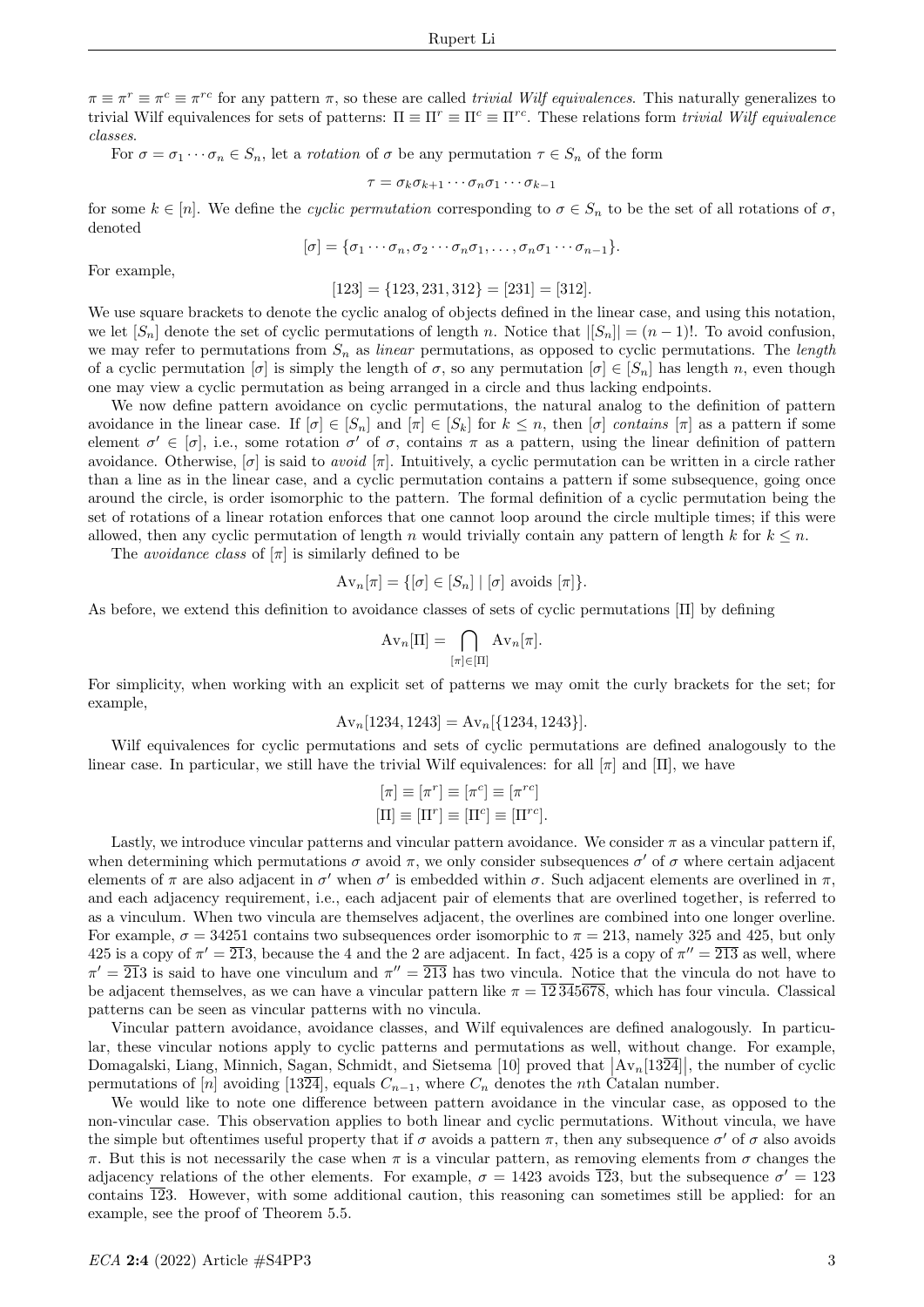# 3. Vincular cyclic patterns of length 3

Before we address vincular cyclic patterns of length 3, let us address the two vincular cyclic patterns of length 2,  $\boxed{12}$  and  $\boxed{21}$ . It is easy to see that every  $\boxed{\sigma}$  of length  $\boxed{\sigma} \geq 2$  contains both  $\boxed{12}$  and  $\boxed{21}$ , for every cyclic permutation of length at least two must contain at least one ascent and one descent. Hence, we have the following proposition.

**Proposition 3.1.** We have  $|\text{Av}_n[\overline{12}]| = |\text{Av}_n[\overline{21}]| =$  $\int 1 \quad n=1$ 0  $n \geq 2$ .

We now address vincular cyclic patterns of length 3 with a single vinculum.

**Theorem 3.2.** For vincular cyclic patterns  $\pi$  of length 3 containing one vinculum, we have  $|\text{Av}_n[\pi]| = 1$  for all  $n > 1$ .

Proof. The vincular cyclic patterns of length 3 with one vinculum are

$$
[\overline{1}\overline{2}3] \equiv [\overline{2}\overline{1}3] \equiv [\overline{2}\overline{3}1] \equiv [\overline{3}\overline{2}1]
$$

and

$$
[\overline{13}2] \equiv [\overline{31}2],
$$

where these Wilf equivalences are trivial Wilf equivalences.

For  $n < 3$ , we have only one cyclic permutation, so the result holds. So we now assume  $n \geq 3$ .

We first address  $\overline{123}$ . Consider  $\overline{\sigma} \in [S_n]$  that avoids  $\overline{123} = \overline{312}$ . As 1 must be followed by an ascent, this ascent must be to n, as otherwise 1, the element just after it, and n form a  $\overline{123}$  pattern. Consider 2 and the element just after it. This element cannot be  $n$  as 1 is just before  $n$ , but if it is an ascent then we have a  $\overline{123}$  pattern using n as our 3, so 2 must be just before 1. Continuing this logic, we find that  $[\sigma] = [(n-1), \ldots, 2, 1, n] = [\delta_n]$  is the only  $[\overline{123}]$ -avoiding cyclic permutation, and hence  $[\Delta v_n[\overline{123}]] = 1$ .

Now we address [312]. Consider  $[\sigma] \in [S_n]$  that avoids [312] = [231]. Note that 1 and the element just before it must form a descent, and so to avoid  $\overline{312}$  the element just before 1 must be a 2, as otherwise these two elements along with 2 form a [312] pattern. Similarly, 2 and the element just before it must also form a descent, and we find 3 must be just before 2. Inductively, we find that  $[\sigma] = [\delta_n]$  is the only possibility, so  $\left|\mathrm{Av}_n[\overline{31}2]\right|$  $\vert = 1.$ 

Next, we address vincular cyclic patterns of length 3 with two vincula. There are six such vincular cyclic patterns, namely  $\overline{123} \equiv \overline{321}$  and  $\overline{132} \equiv \overline{213} \equiv \overline{231} \equiv \overline{312}$ , where these Wilf equivalences are trivial. Viewing each cyclic  $[\sigma]$  permutation as starting at  $\sigma_1 = 1$ , in order to avoid [123], or two consecutive cyclic ascents, as we cannot ascend to 1, this is equivalent to avoiding a double ascent in the (linear) permutation  $\sigma_2 \cdots \sigma_n$  as well as avoiding an initial ascent, i.e.,  $\sigma_2 < \sigma_3$ . Bergeron, Flajolet, and Salvy [4] showed this sequence gives the exponential generating function

$$
\sum_{n\geq 0} \left| A v_{n+1} \left[ \overline{123} \right] \right| \frac{z^n}{n!} = \frac{1}{2} + \frac{\sqrt{3}}{2} \tan \left( \frac{\sqrt{3}}{2} z + \frac{\pi}{6} \right), \tag{1}
$$

which satisfies the differential equation

$$
E' = E^2 - E + 1.\t\t(2)
$$

.

This resolves the first half of [10, Conjecture 6.4], although we had to change the indices of the exponential generating function to use  $|Av_{n+1}[\overline{123}]|$  in order for the conjectured differential equation to hold. Elizalde and Sagan [12, Corollary 2]<sup>∗</sup> concurrently and independently proved a more general result that implies Eq. (2), which thus has the explicit solution given by Eq.  $(1)$ ; their proof method relates  $\overline{123}$ -avoiding cyclic permutations to 123-avoiding linear permutations, contrasting with our method of relating it to linear permutations without double ascents or an initial ascent. We note that a result by Ehrenborg [11, Theorem 3.3] implies the following closed form for  $\left|\mathrm{Av}_n[\overline{123}]\right|$ :

$$
|\text{Av}_n[\overline{123}]| = (n-1)!\sum_{k=-\infty}^{\infty} \left(\frac{\sqrt{3}}{2\pi(k+1/3)}\right)^n
$$

In order for [σ] to avoid [132], assuming  $\sigma_1 = 1$ ,  $\sigma_1$  cannot be either the 3 or 2 in the vincular pattern [132], so this is equivalent to the linear permutation  $\sigma$ , which must start with 1 and avoid  $\overline{132}$ . It is easy to see from the

<sup>∗</sup>This paper [12] will be merged with [10] in a later version.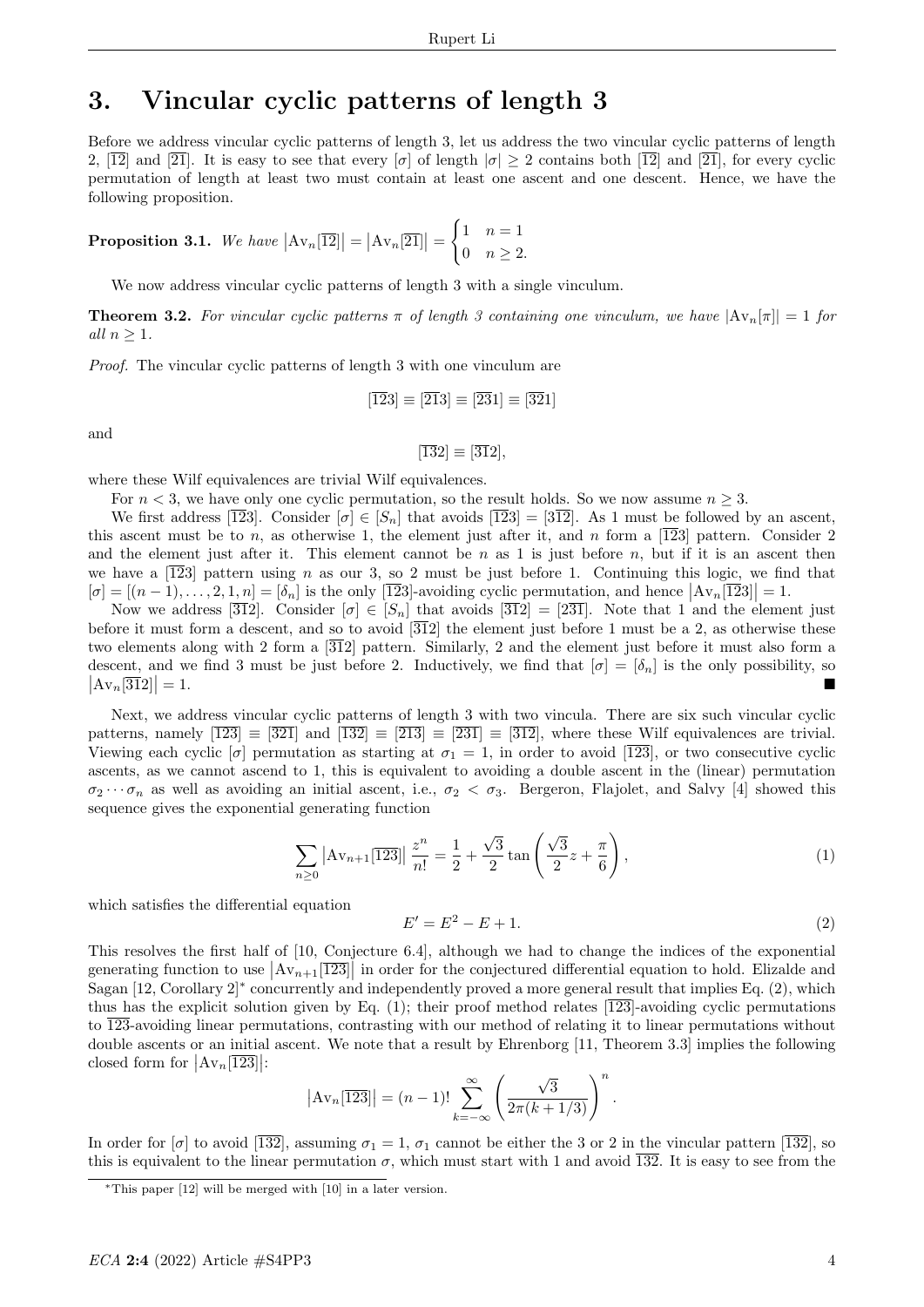commented description that this is counted by the OEIS sequence A052319, which gives exponential generating function

$$
\sum_{n\geq 1} \left| \mathrm{Av}_n[\overline{132}] \right| \frac{z^n}{n!} = -\ln\left(1 - \sqrt{\frac{\pi}{2}} \,\mathrm{erf}\left(\frac{z}{\sqrt{2}}\right)\right),\tag{3}
$$

where  $\text{erf}(z)$  is the error function

$$
\operatorname{erf}(z) = \frac{2}{\sqrt{\pi}} \int_0^z e^{-t^2} dt.
$$

This exponential generating function satisfies the differential equation

$$
E' = e^{E - z^2/2},\tag{4}
$$

resolving the second half of [10, Conjecture 6.4]. Elizalde and Sagan [12, Corollary 4] also concurrently and independently resolved this second half of the conjecture by proving a more general result that implies Eq. (4), which in turn implies Eq.  $(3)$ .

## 4. Multiple vincular cyclic patterns of length 3

Similar to the study of [10] for non-vincular cyclic patterns, we analyze the sizes of the avoidance classes for sets of multiple vincular cyclic patterns.

Consider a set Π of (potentially vincular) cyclic patterns of length 3. By Theorem 3.2, if Π contains a vincular pattern with one vinculum, then  $|Av_n[\Pi]| \leq 1$ , where if  $Av_n[\Pi]$  is nonempty then either  $Av_n[\Pi] = \{[\iota_n]\}$  or  $Av_n[\Pi] = {\delta_n}$ . Moreover, the non-vincular cyclic patterns of length 3 are [321] and [123], which are only avoided by  $[\iota_n]$  and  $[\delta_n]$ , respectively. We see that  $[\iota_n]$  avoids the set of vincular patterns

 $\{[321], [\overline{13}2], [\overline{21}3], [\overline{32}1], [\overline{132}], [\overline{213}], [\overline{321}]\},\$ 

i.e., the set of possibly vincular cyclic patterns of length 3 that when "de-vincularized" are equal to [321], and  $[\delta_n]$  avoids  $\{[123], [123], [231], [312], [231], [312]\}$ , the set of possibly vincular cyclic patterns of length 3 that when de-vincularized are equal to [123]; in addition, each contains all the patterns in the other set. Hence, assuming Π contains a vincular pattern with at most one vinculum, if Π is a subset of either of these two sets, then  $|\mathrm{Av}_n[\Pi]| = 1$ , namely containing the respective  $[\iota_n]$  or  $[\delta_n]$ . Otherwise,  $|\mathrm{Av}_n[\Pi]| = 0$  for  $n \geq 3$ .

It remains to consider Π containing only vincular patterns of length 3 with two vincula. This case is far more interesting, as there are many more cyclic permutations avoiding such patterns.

#### 4.1 Doubleton sets

There are  $\binom{6}{2} = 15$  doubleton sets, i.e., sets containing two elements, that contain vincular patterns of length 3 with two vincula. We first address the doubleton sets that do not admit any cyclic permutations.

**Proposition 4.1.** For  $\Pi$  equaling any of the following six doubleton sets

$$
\{ [ \overline{123}], [ \overline{132}], \{ [ \overline{123}], [ \overline{213}], \{ [ \overline{321}], [ \overline{231}], \{ [ \overline{312}], \{ [ \overline{132}], [ \overline{231}]\}, \{ [ \overline{213}], [ \overline{312}]\}, \}
$$
  
we have  $|\mathrm{Av}_n[\Pi]| = \begin{cases} 1 & n \le 2 \\ 0 & n \ge 3. \end{cases}$ 

*Proof.* For  $n \leq 2$ , there is one cyclic permutation, which yields the desired result.

All six of these doubleton sets consist of two patterns that either share a 1 in the same position or a 3 in the same position. Consider the corresponding consecutive subsequence of three elements that uses 1 or  $n$  in the corresponding position, if the shared value is 1 or 3, respectively. Then the other two values x and y must either satisfy  $x \leq y$  or  $x > y$ , which will not avoid one of the patterns.

For example, consider the first set  $\{123, 132\}$ . Consider an arbitrary cyclic permutation of length  $n \geq 3$ , and consider the consecutive subsequence of three elements that starts with 1, i.e., of the form  $1xy$ . If  $x < y$ , then this is order isomorphic to  $\overline{123}$ , and otherwise it is order isomorphic to  $\overline{132}$ , so no permutation can avoid both patterns.

We now address the case of  $\Pi = \{\overline{123}, \overline{321}\}\,$ , which we show is equinumerous with the up-down permutations. Recall that an up-down permutation on n elements is a permutation  $\sigma = \sigma_1 \cdots \sigma_n$  where  $\sigma_1 < \sigma_2 > \sigma_3 <$  $\sigma_4 > \cdots$ , i.e., the permutation alternates between ascents and descents. Let  $U_n$  be the number of up-down permutations on  $n$  elements. Up-down permutations are also referred to as alternating permutations, however use of this terminology is inconsistent as other authors define alternating permutations to also include the down-up permutations, defined analogously.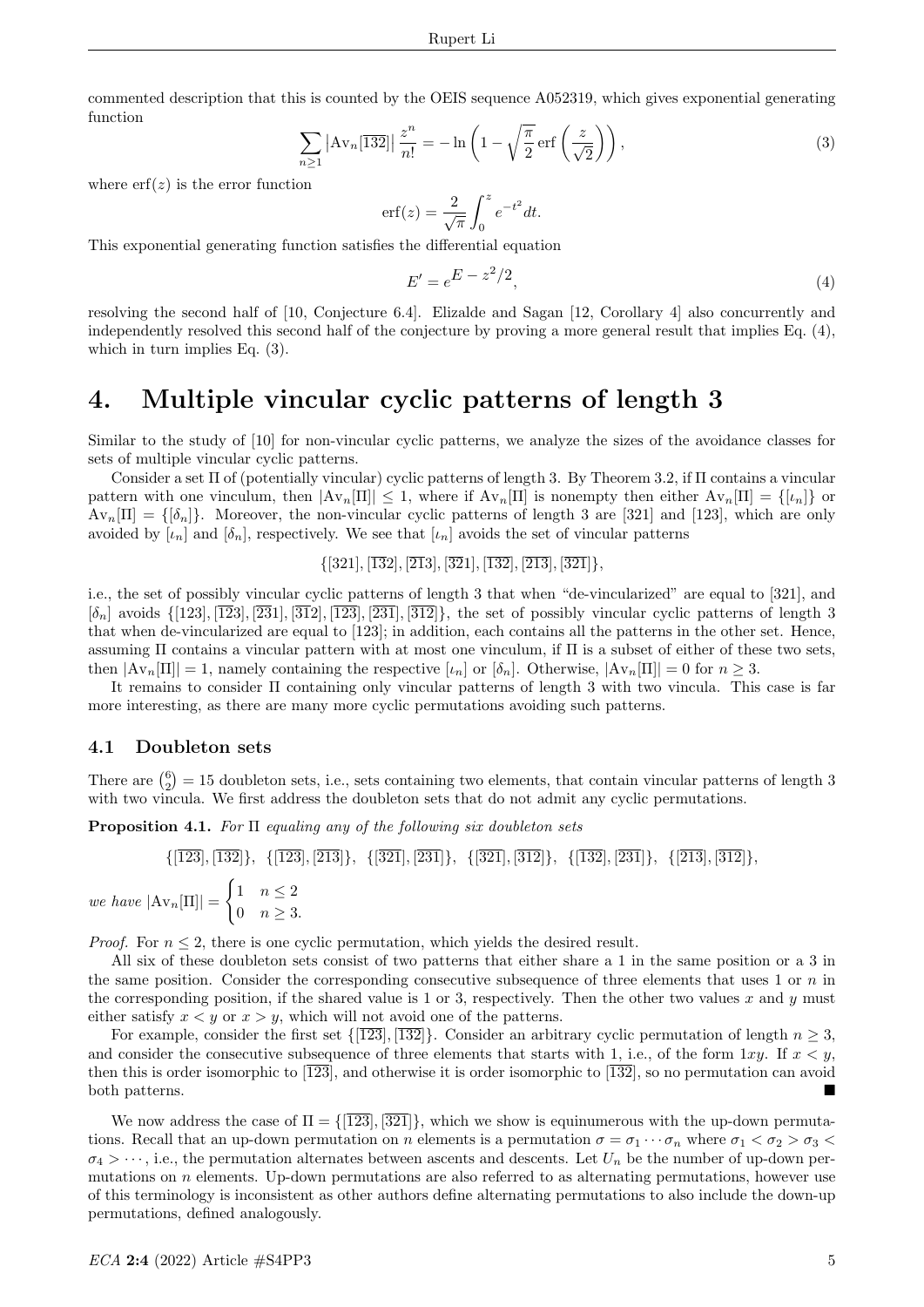**Proposition 4.2.** For all  $n \geq 1$ ,

$$
|\mathrm{Av}_n[\overline{123},\overline{321}]| = \begin{cases} 1 & n = 1 \\ 0 & n \ge 3 \text{ is odd} \\ U_{n-1} & n \ge 2 \text{ is even.} \end{cases}
$$

*Proof.* For  $n \leq 2$ , we have one cyclic permutation, so the result holds; in particular,  $U_1 = 1$ . For  $n \geq 3$ , notice that in order to avoid two consecutive cyclic ascents and two consecutive cyclic descents, the cyclic permutation must be alternating, i.e., alternate between cyclic ascents and descents. This is clearly impossible for odd n due to the cyclic nature of the permutation, so no permutations avoid both vincular cyclic patterns.

It remains to resolve the even case for  $n \geq 4$ . Consider a cyclic permutation [σ] that avoids  $\{\overline{123}, \overline{321}\}\$ of length n. Without loss of generality we may assume  $\sigma_1 = n$ . In particular, we must descend from n, and ascend to n, so the linear permutation  $\sigma_2 \cdots \sigma_n$  is an up-down permutation of length  $n-1$ . This is a necessary and sufficient condition for  $[\sigma]$  to avoid  $\{[123], [321]\}$ . Hence, there are  $U_{n-1}$  such cyclic permutations.

Remark 4.3. Up-down permutations were first studied by André [1], who showed that the exponential generating function of the number of up-down permutations  $U_n$  is  $tan(x) + sec(x)$ , where  $tan(x)$  provides the terms with odd degree and  $sec(x)$  provides the terms with even degree. Thus, including the  $n = 1$  term, we find

$$
\sum_{n\geq 0} |Av_{n+1}[\overline{123}, \overline{321}]| \frac{z^n}{n!} = 1 + \tan(z),
$$

or equivalently

$$
\sum_{n\geq 1} |\mathrm{Av}_n[\overline{123},\overline{321}]| \frac{z^n}{n!} = \int_0^z (1 + \tan(x)) dx = z - \ln(\cos(z)).
$$

The asymptotics of the proportion of permutations that are up-down is

$$
\frac{U_n}{n!} = 2\left(\frac{2}{\pi}\right)^{n+1} + O\left(\left(\frac{2}{3\pi}\right)^n\right);
$$

see Stanley [26].

The remaining doubleton sets form three Wilf equivalence classes under the trivial Wilf equivalences:

$$
\{[\overline{123}], [\overline{231}]\} \equiv \{[\overline{123}], [\overline{312}]\} \equiv \{[\overline{321}], [\overline{132}]\} \equiv \{[\overline{321}], [\overline{213}]\}\tag{A}
$$

$$
\{[\overline{132}], [\overline{213}]\} \equiv \{[\overline{231}], [\overline{312}]\} \tag{B}
$$

$$
\{[\overline{132}], [\overline{312}]\} \equiv \{[\overline{213}], [\overline{231}]\}.
$$
 (C)

A computer search demonstrates none of these three classes are Wilf equivalent, and provides the following table of data, Table 1, on the number of cyclic permutations avoiding a member of one of these three Wilf equivalence classes. Currently, none of these three sequences appear in the OEIS [25]. We leave the enumeration of these three Wilf equivalence classes as an open problem.

| $\, n$           | $Av_n[(A)]$ | $Av_n[(B)]$ | $Av_n[(C)]$    |
|------------------|-------------|-------------|----------------|
| 1                | 1           | 1           | 1              |
| $\boldsymbol{2}$ | 1           | 1           | 1              |
| 3                | 1           | 1           | 0              |
| 4                | 1           | 1           | 1              |
| 5                | 4           | 3           | $\overline{2}$ |
| 6                | 14          | 12          | 6              |
| 7                | 54          | 46          | 20             |
| 8                | 278         | 218         | 86             |
| 9                | 1524        | 1206        | 416            |
| 10               | 9460        | 7272        | 2268           |
| 11               | 66376       | 49096       | 13598          |
| 12               | 504968      | 366547      | 89924          |
| 13               | 4211088     | 2970945     | 649096         |

Table 1: Size of avoidance classes of doubleton sets of vincular cyclic patterns of length 3.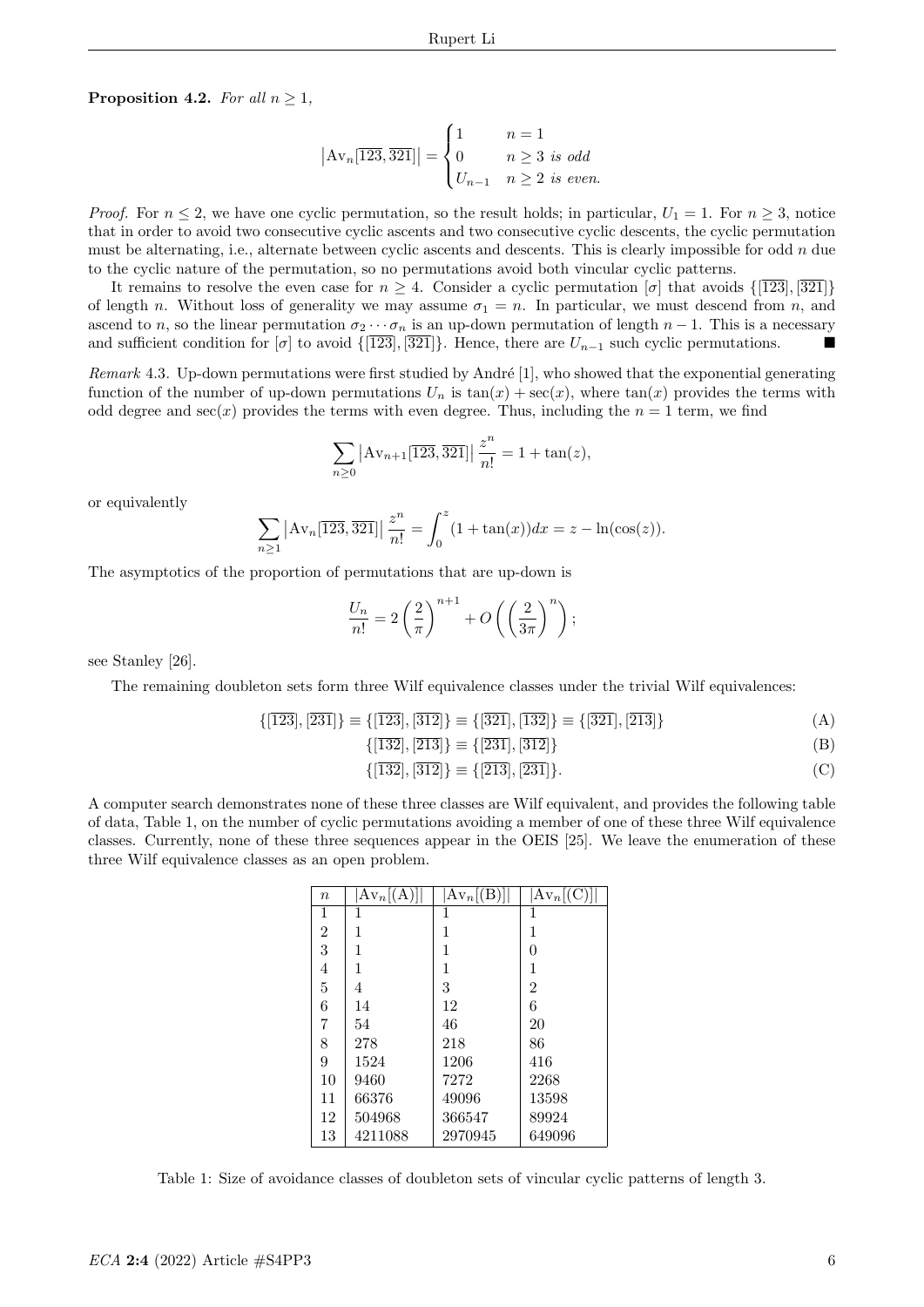### 4.2 Three or more patterns

As observed previously in Section 4, if a set  $\Pi$  of cyclic patterns of length 3 contains a pattern with at most one vinculum, then we have  $|Av_n[\Pi]| \leq 1$  and its exact value can be easily determined. Thus we will only consider II consisting of three or more vincular patterns of length 3, all with two vincula. There are  $\binom{6}{3} = 20$  sets of three such patterns. All but two of these contain a set from Proposition 4.1, so it follows that for  $n \geq 3$ , no cyclic permutations in  $[S_n]$  avoid all three patterns in each of these 18 sets. The two remaining sets are

 $\{[\overline{123}], [\overline{231}], [\overline{312}]\} \equiv \{[\overline{132}], [\overline{213}], [\overline{321}]\}.$ 

Adding any other such pattern will yield one of the sets from Proposition 4.1 contained in Π, so we see that for any Π consisting of more than three patterns,  $|\text{Av}_n[\Pi]| = 0$  for  $n \geq 3$ , and 1 otherwise.

We now provide a bijection between  $Av_n[1\overline{32},\overline{213},\overline{321}]$  and the set of total cyclic orders extending a particular partial cyclic order. We first define the necessary concepts regarding partial cyclic orders, which can be seen as a circular analog of a poset. We refer readers to Megiddo [20] for a more comprehensive introduction of cyclic orders.

**Definition 4.4.** A partial cyclic order on a set X is a ternary relation  $Z \text{ }\subset X^3$  satisfying the following conditions:

1.  $\forall x, y, z \in X, (x, y, z) \in Z \Rightarrow (y, z, x) \in Z$  (cyclicity),

2.  $\forall x, y, z \in X, (x, y, z) \in Z \Rightarrow (z, y, x) \notin Z$  (antisymmetry),

3.  $\forall x, y, z, u \in X, (x, y, z) \in Z$  and  $(x, z, u) \in Z \Rightarrow (x, y, u) \in Z$  (transitivity).

A partial cyclic order Z on a set X is a total cyclic order if for any triple  $(x, y, z)$  of distinct elements, either  $(x, y, z) \in Z$  or  $(z, y, x) \in Z$ .

A partial cyclic order  $Z'$  extends another partial cyclic order Z if  $Z \subseteq Z'$ . The problem of determining whether a given partial cyclic order admits a cyclic extension is NP-complete, as shown by Galil & Megiddo [14].

One way in which cyclic orders can be seen as a circular analog of partial orders is that a totally ordered set can be organized into a chain, where an element y is larger than x if y is above x; on the other hand, a total cyclic order can be visually represented by placing the elements of X on a circle, so that  $(x, y, z) \in Z$  if and only if, starting from  $x$  and going in the positive (i.e., counterclockwise) direction, one encounters  $y$  before encountering z.

We now use a simplification of the notation of Ramassamy [23], where we use  $\mathcal{R}_n$  in place of  $\mathcal{R}_{+}^{+,+}$  as used in his paper.

**Definition 4.5.** For any positive integer n, let  $\mathcal{R}_n$  denote the set of total cyclic orders Z on the set  $X = [n+2]$ such that  $(i, i + 1, i + 2) \in Z$  for all  $1 \le i \le n$ , as well as  $(n + 1, n + 2, 1) \in Z$  and  $(n + 2, 1, 2) \in Z$ .

Ramassamy [23] proved a recurrence relation that enumerates  $\mathcal{R}_n$ . This recurrence relation is quite complicated, however, so for sake of brevity and clarity we do not include this recurrence, and refer readers to [23, Theorem 3.5]. No closed form or nice expression for a generating function is currently known for this sequence of numbers  $\mathcal{R}_n$ , which is OEIS sequence A295264 [25]. However, the recurrence does allow for the construction of an algorithm that calculates the first  $n$  values of this sequence in polynomial time, compared to the super-exponential complexity associated with a complete search over all permutations.

We now provide a bijection to demonstrate  $\left|\text{Av}_{n+2}[\overline{132}, \overline{213}, \overline{321}]\right| = |\mathcal{R}_n|$ .

**Theorem 4.6.** For all  $n \geq 1$ , we have

$$
\left|\mathrm{Av}_{n+2}[\overline{132},\overline{213},\overline{321}]\right| = |\mathcal{R}_n|.
$$

*Proof.* Consider an element  $[\sigma] \in Av_{n+2}[\overline{132}, \overline{213}, \overline{321}]$ , where we may assume that  $\sigma_1 = 1$ . We construct a bijection  $\phi : Av_{n+2}[\overline{132}, \overline{213}, \overline{321}] \to \mathcal{R}_n$ . The cyclic order  $\phi([\sigma]) \in \mathcal{R}_n$  has  $(i, j, k) \in \phi([\sigma])$  if and only if  $\sigma_i \sigma_j \sigma_k$ is order isomorphic to 123, 231, or 312.

We first verify  $\phi([\sigma]) \in \mathcal{R}_n$ . Clearly this satisfies cyclicity, as well as antisymmetry. Proving transitivity is more involved. Suppose  $(x, y, z), (x, z, u) \in \phi([\sigma])$ . We split into three cases depending on whether  $\sigma_x \sigma_y \sigma_z$  is order isomorphic to 123, 231, or 312.

1. Suppose  $\sigma_x \sigma_y \sigma_z \cong 123$ .

Then as  $\sigma_x < \sigma_z$  and  $(x, z, u) \in \phi([\sigma])$ , either  $\sigma_x \sigma_z \sigma_u \cong 123$  or  $\sigma_x \sigma_z \sigma_u \cong 231$ . In the former case, notice that this implies  $\sigma_x \sigma_y \sigma_z \sigma_u \cong 1234$ , and thus  $\sigma_x \sigma_y \sigma_u \cong 123$ , so  $(x, y, u) \in \phi([\sigma])$ . In the latter case, this implies  $\sigma_x \sigma_y \sigma_z \sigma_u \cong 2341$ , and thus  $\sigma_x \sigma_y \sigma_u \cong 231$ , so  $(x, y, u) \in \phi([\sigma])$ .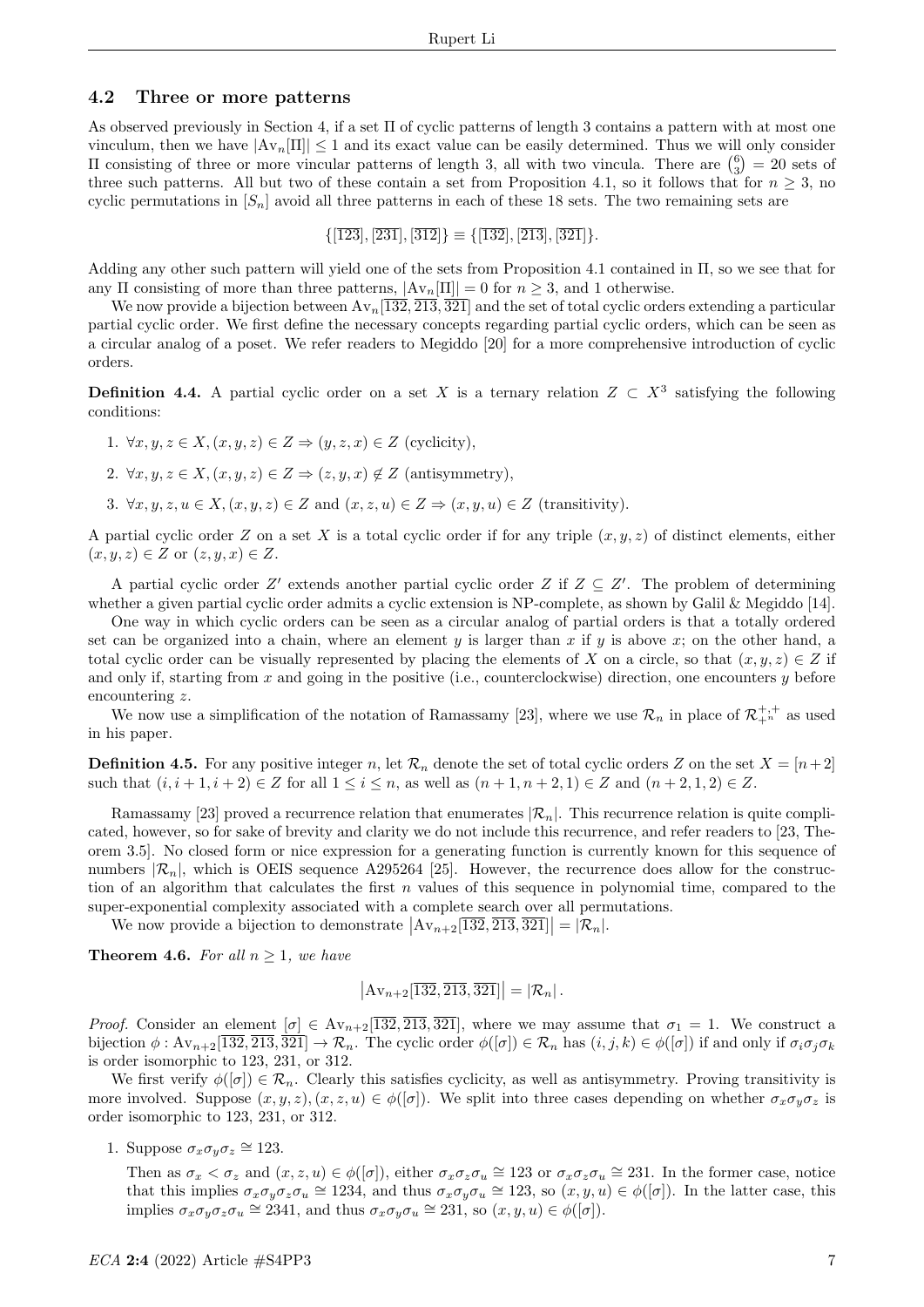2. Suppose  $\sigma_x \sigma_y \sigma_z \cong 231$ .

Then in order to have  $(x, z, u) \in \phi([\sigma])$ , we must have  $\sigma_x \sigma_z \sigma_u \cong 312$ , so  $\sigma_x \sigma_y \sigma_z \sigma_u \cong 3412$ , and thus  $\sigma_x \sigma_y \sigma_u \cong 231$ , so  $(x, y, u) \in \phi([\sigma])$ .

3. Suppose  $\sigma_x \sigma_y \sigma_z \cong 312$ .

Then in order to have  $(x, z, u) \in \phi([\sigma])$ , we must have  $\sigma_x \sigma_z \sigma_u \cong 312$ , so  $\sigma_x \sigma_y \sigma_z \sigma_u \cong 4123$ , and thus  $\sigma_x \sigma_y \sigma_u \cong 312$ , so  $(x, y, u) \in \phi([\sigma]).$ 

It is easy to see  $\phi([\sigma])$  is a total cyclic order. Lastly, we must show that  $(i, i+1, i+2) \in \phi([\sigma])$  for all  $1 \leq i \leq n$ , as well as  $(n+1, n+2, 1), (n+2, 1, 2) \in \phi([\sigma])$ . As  $[\sigma] \in Av_{n+2}[\overline{132}, \overline{213}, \overline{321}]$ , we have that any such triple of indices must avoid the vincular patterns  $\overline{132}$ ,  $\overline{213}$ , and  $\overline{321}$ , so in particular these three cyclically consecutive values must be order isomorphic to 123, 231, or 312, as desired. Hence,  $\phi([\sigma]) \in \mathcal{R}_n$ .

We now construct the inverse map  $\psi : \mathcal{R}_n \to Av_{n+2}[\overline{132}, \overline{213}, \overline{321}]$ , which we will then show satisfies  $\phi \circ \psi = id$ . Given a total cyclic order  $Z \in \mathcal{R}_n$ , construct  $[\sigma] \in [S_{n+2}]$  with  $\sigma_1 = 1$  by enforcing  $\sigma_i < \sigma_j$  for distinct  $i, j > 1$ if and only if  $(1, i, j) \in Z$ . Notice that for any such  $\sigma_i$  and  $\sigma_j$ , either  $\sigma_i < \sigma_j$  or  $\sigma_j < \sigma_i$  as Z is a total cyclic order. We claim that a unique assignment of the elements of  $[2, n + 2]$  to  $\sigma_2, \ldots, \sigma_{n+2}$  exists that satisfies all of these prescribed relations. It suffices to show that a directed cycle of self-contradictory relations  $\sigma_{i_1} < \sigma_{i_2} < \cdots < \sigma_{i_k} < \sigma_{i_1}$  cannot occur, as this implies the relations form a total order, which can be mapped order isomorphically to  $[2, n+2]$ . Suppose for the sake of contradiction that such a directed cycle existed. Then by construction of  $\psi$ , we have  $(1, i_1, i_2), (1, i_2, i_3), \ldots, (1, i_{k-1}, i_k) \in Z$ , and applying transitivity yields  $(1, i_1, i_k) \in Z$ , so by antisymmetry  $(1, i_k, i_1) \notin Z$ . But our cycle's final relation  $\sigma_{i_k} < \sigma_{i_1}$  implies  $(1, i_k, i_1) \in Z$ , reaching a contradiction. Hence a unique assignment of the elements of  $[2, n+2]$  to  $\sigma_2, \ldots, \sigma_{n+2}$  exists, which yields a unique  $[\sigma] \in [S_{n+2}]$ . We define  $\psi(Z) = [\sigma]$ .

We first show that  $\psi(Z) \in \text{Av}_{n+2}[\overline{132}, \overline{213}, \overline{321}]$ . Let  $[\sigma] = \psi(Z)$ . Consider three cyclically consecutive elements  $\sigma_i \sigma_{i+1} \sigma_{i+2}$  of  $\psi(Z)$ , where the indices are taken modulo  $n+2$ . By definition of  $\mathcal{R}_n$ , we know  $(i, i + 1)$  $1, i + 2 \in \mathbb{Z}$ . As Z is a total cyclic order, we split into two cases depending on whether  $(1, i, i + 2) \in \mathbb{Z}$  or not.

Case 1:  $(1, i, i + 2) \in Z$ . Then  $(i, i + 1, i + 2), (i, i + 2, 1) \in Z$ , which implies  $(i, i + 1, 1) \in Z$ , so  $\sigma_i < \sigma_{i+1}$ . Moreover,  $(i+2,1,i)$ ,  $(i+2,i,i+1) \in Z$ , which implies  $(i+2,1,i+1) \in Z$ , so  $\sigma_{i+1} < \sigma_{i+2}$ , so  $\sigma_i \sigma_{i+1} \sigma_{i+2} \cong 123$ , and thus it avoids the three forbidden patterns.

Case 2:  $(1, i+2, i) \in \mathbb{Z}$ . Then  $\sigma_{i+2} < \sigma_i$ . If  $(1, i, i+1) \in \mathbb{Z}$ , then  $\sigma_i < \sigma_{i+1}$ , and thus  $\sigma_i \sigma_{i+1} \sigma_{i+2} \cong 231$ , which avoids the three forbidden patterns. Otherwise, we have  $(1, i+1, i) \in Z$ . Then we have  $(i+1, i+2, i), (i+1, i, 1) \in Z$ Z, so transitivity implies  $(i+1, i+2, 1) \in \mathbb{Z}$ , and thus  $\sigma_{i+1} < \sigma_{i+2}$ . Thus  $\sigma_{i+1} < \sigma_{i+2} < \sigma_i$ , so  $\sigma_i \sigma_{i+1} \sigma_{i+2} \cong 312$ , which avoids the three forbidden patterns.

Hence, we find  $\psi(Z) \in Av_{n+2}[\overline{132}, \overline{213}, \overline{321}].$ 

Finally, it suffices to show that  $\phi \circ \psi(Z) = Z$  for all  $Z \in \mathcal{R}_n$ . Let  $[\sigma] = \psi(Z)$ . Suppose  $\sigma_i \sigma_j \sigma_k$  is order isomorphic to 123, 231, or 312. It suffices to show that  $(i, j, k) \in Z$ . By applying cyclicity afterwards, it suffices to address the case  $\sigma_i \sigma_j \sigma_k \cong 123$ . As  $\sigma_i < \sigma_j < \sigma_k$ , by definition of  $\psi$  we know  $(1, i, j), (1, j, k) \in Z$ . So  $(j, k, 1)$ and  $(j, 1, i)$  are both in Z, and transitivity yields  $(j, k, i) \in Z$ , or equivalently  $(i, j, k) \in Z$ , as desired. Hence  $\phi \circ \psi(Z) = Z$ , and  $\phi$  is a bijection between  $Av_{n+2}[\overline{132}, \overline{213}, \overline{321}]$  and  $\mathcal{R}_n$ , which proves the result.

This completes the classification for all sets Π containing at least three vincular patterns of length 3.

# 5. Vincular cyclic patterns of length 4

There are four ways to place vincula into a vincular pattern of length 4: one vinculum  $[abcd]$ , two disjoint vincula  $[\overline{ab} \overline{cd}]$ , two consecutive vincula  $[\overline{abcd}]$ , and three vincula  $[\overline{abcd}]$ . We investigate the case of a single vinculum.

There are  $4! = 24$  vincular cyclic patterns of length 4 with one vinculum, grouped into the following equivalence classes via trivial Wilf equivalences.

$$
|\overline{12}34| \equiv |\overline{21}43| \equiv |\overline{34}12| \equiv |\overline{43}21| \tag{A}
$$

$$
[\overline{12}43] \equiv [\overline{21}34] \equiv [\overline{34}21] \equiv [\overline{43}12]
$$
 (B)

$$
|\overline{13}24| \equiv |\overline{24}13| \equiv |\overline{31}42| \equiv |\overline{42}31| \tag{C}
$$

$$
[\overline{13}42] \equiv [\overline{24}31] \equiv [\overline{31}24] \equiv [\overline{42}13]
$$
 (D)

$$
[\overline{14}23] \equiv [\overline{41}32] \tag{E}
$$

$$
[\overline{14}32] \equiv [\overline{41}23] \tag{F}
$$

$$
[2\overline{3}14] \equiv [\overline{3}241] \tag{G}
$$

$$
[2\overline{3}41] \equiv [\overline{3}214] \tag{H}
$$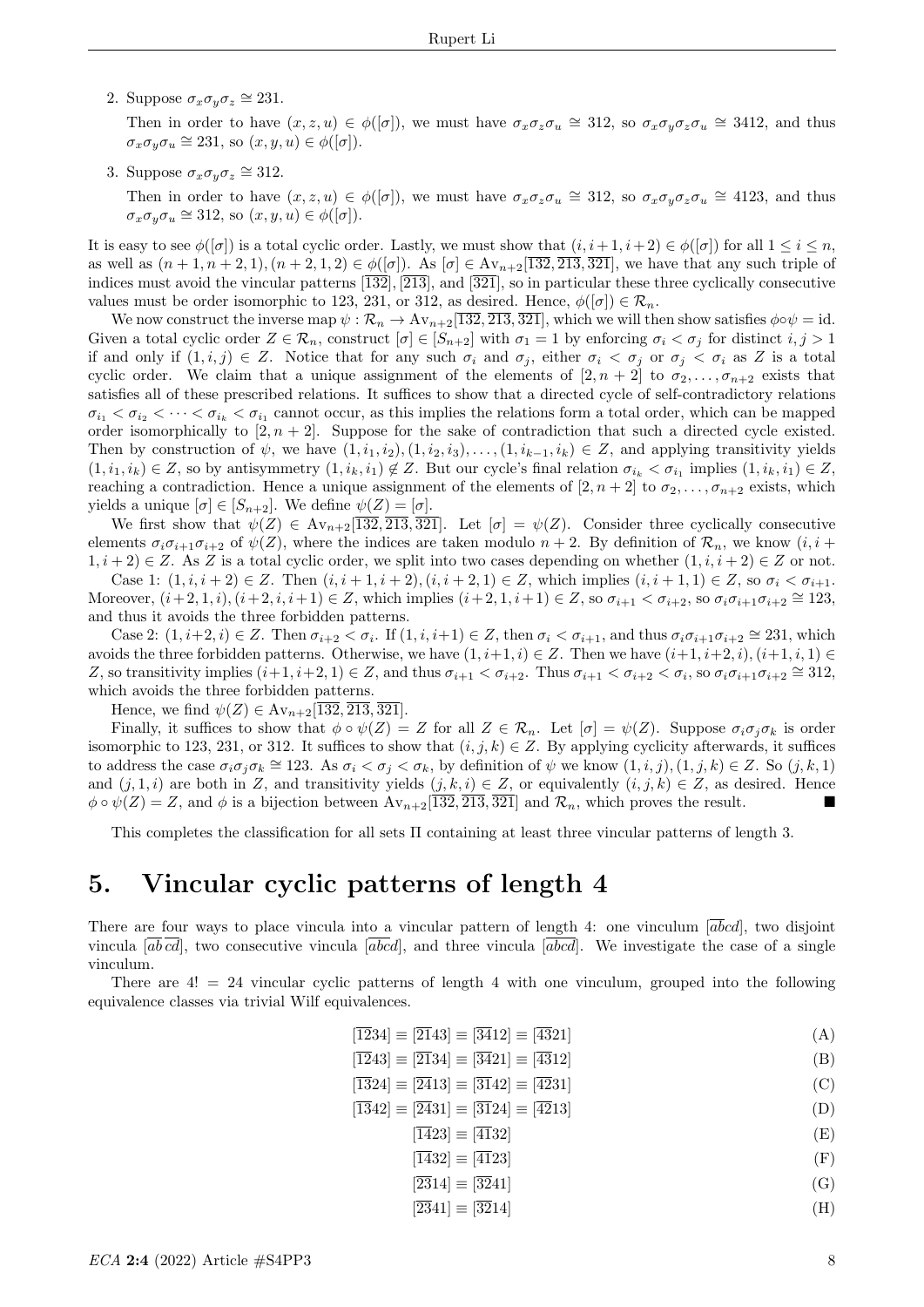| $\boldsymbol{n}$ | $Av_n[(A)] $    | $Av_n(C)   =  Av_n(CE)  $ | $ \mathrm{Av}_n[$ (D)] $ $ | $ Av_n(G) $          | $ \mathrm{Av}_n[\mathrm(H)] $ |
|------------------|-----------------|---------------------------|----------------------------|----------------------|-------------------------------|
|                  | $=  Av_n[(B)] $ | $=  Av_n[(F)]  = C_{n-1}$ |                            |                      |                               |
| 1                |                 |                           |                            |                      |                               |
| $\overline{2}$   |                 |                           |                            |                      |                               |
| 3                | 2               | $\overline{2}$            | $\overline{2}$             | $\overline{2}$       | $\overline{2}$                |
| 4                | 5               | 5                         | 5                          | 5                    | 5                             |
| 5                | 14              | 14                        | 13                         | 14                   | 15                            |
| 6                | 43              | 42                        | 35                         | 42                   | 50                            |
|                  | 144             | 132                       | 97                         | 133                  | 180                           |
| 8                | 523             | 429                       | 275                        | 442                  | 690                           |
| 9                | 2048            | 1430                      | 794                        | 1537                 | 2792                          |
| 10               | 8597            | 4862                      | 2327                       | 5583                 | 11857                         |
| 11               | 38486           | 16796                     | 6905                       | 21165                | 52633                         |
| 12               | 182905          | 58786                     | 20705                      | 83707                | 243455                        |
| <b>OEIS</b>      | A047970         | A000108                   | A025242                    | A346660 <sup>*</sup> | A346661*                      |

A computer search provides the following table of data, Table 2, on the number of cyclic permutations in each trivial Wilf equivalence class of avoidance classes.

Table 2: Size of avoidance classes of vincular cyclic patterns of length 4 with one vinculum. Trivial Wilf equivalence classes that are enumerated by the same values for  $n \leq 12$  are condensed into the same column; all of these nontrivial Wilf equivalences are proven in this paper. OEIS references are included; the last two, marked with asterisks, are new and come from this work.

We first enumerate (A) and (B), demonstrating that they are Wilf equivalent. In order to do this, we first define the Zeilberger statistic and set of a permutation, and then of a cyclic permutation.

**Definition 5.1.** The Zeilberger set<sup>†</sup> of a permutation  $\sigma \in S_n$  is the longest subsequence of the form  $n, n-1, \ldots, i$ for some i. The Zeilberger statistic of a permutation  $\sigma$ , denoted zeil $(\sigma)$ , is the length of the Zeilberger set, i.e., the largest integer m such that  $n, n-1, \ldots, n-m+1$  is a subsequence of  $\sigma$ .

The Zeilberger statistic originated in Zeilberger's study of stack-sortable permutations [29], and has been studied in articles such as [5, 6, 17]. We extend this definition to cyclic permutations.

**Definition 5.2.** The Zeilberger set of a cyclic permutation  $[\sigma] \in [S_n]$  is the longest subsequence of the form  $n, n-1, \ldots, i$  for some i appearing within some permutation  $\sigma' \in [\sigma]$ , i.e., some rotation of  $\sigma$ . The Zeilberger statistic of a cyclic permutation  $[\sigma]$ , denoted zeil $[\sigma]$ , is the cardinality of the Zeilberger set of  $[\sigma]$ , i.e., the largest integer m such that  $n, n-1, \ldots, n-m+1$  is a subsequence of some rotation of  $\sigma$ . Notice that zeil $[\sigma]$  is the maximum of  $\text{zeil}(\sigma')$  for all rotations  $\sigma'$  of  $\sigma$ .

For example, the Zeilberger set of [136254] is the subsequence 6543 because it is a subsequence of the rotation 625413.

**Definition 5.3.** The reverse Zeilberger set of a cyclic permutation  $[\sigma] \in [S_n]$  is the longest subsequence of the form  $i, i+1, \ldots, n$  for some i appearing within some permutation  $\sigma' \in [\sigma]$ .

Notice that the reverse Zeilberger set of  $[\sigma]$  corresponds to the Zeilberger set of  $[\sigma^r]$ , and the *reverse Zeilberger* statistic, the cardinality of the reverse Zeilberger set, is simply zeil $[\sigma^r]$ , so no new notation is needed.

**Theorem 5.4.** For all  $n \geq 2$ , we have

$$
|\text{Av}_n[\overline{12}34]| = |\text{Av}_n[\overline{12}43]| = 1 + \sum_{i=0}^{n-2} i(i+1)^{n-i-2}.
$$

*Proof.* For  $2 \le n \le 3$ , we directly verify the result, where all cyclic permutations of length n avoid both [1234] and  $\overline{12}43$ .

For general  $n \geq 4$ , we first address [1243]. We claim that the following criterion is a necessary and sufficient condition for a cyclic permutation  $[\sigma] \in [S_n]$  to avoid  $[\overline{12}43]$ : for any cyclic ascent in  $[\sigma]$ , i.e., two adjacent elements  $\sigma_i < \sigma_{i+1}$  with indices taken modulo n, say from a to  $b > a$ , we have that b must be in the reverse Zeilberger set of  $[\sigma]$ . To see that this is sufficient, if  $[\sigma]$  satisfies this criterion, then for any cyclic ascent from  $a$  to b, as b itself is within the reverse Zeilberger set, reading from b, we encounter the elements strictly greater than b in increasing order, and thus we cannot get a copy of  $\overline{12}43$  using this cyclic ascent as our  $\overline{12}$ . As  $\overline{12}$ 

<sup>†</sup>The terminology of a Zeilberger set was suggested by Colin Defant.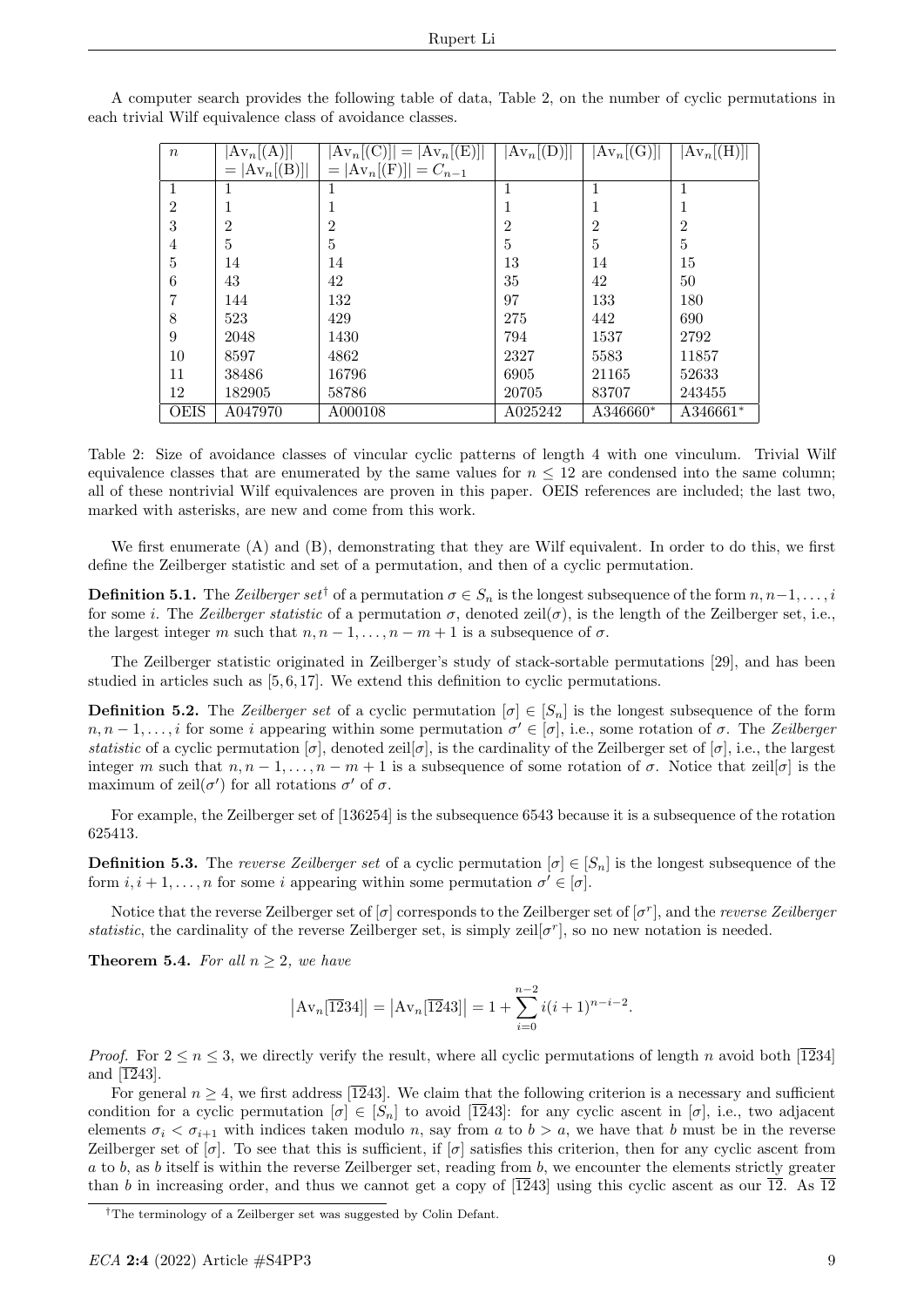must come from a cyclic ascent and our cyclic ascent was chosen arbitrarily, we find  $\sigma$  avoids [1243]. To see that this criterion is necessary, if there exists a cyclic ascent in  $[\sigma]$ , say from a to  $b > a$ , such that b is not in the reverse Zeilberger set of  $[\sigma]$ , then reading  $[\sigma]$  starting from b, we cannot encounter the elements strictly greater than b in increasing order. This means there exist c and d where  $b < c < d$  and d is encountered before c, from which we find *abdc* forms a copy of [1243].

Using this equivalent criterion, we determine  $|\text{Av}_n[\overline{12}43]|$  by casework on the reverse Zeilberger statistic. Clearly, for any  $[\sigma] \in [S_n]$ , we have  $2 \leq \text{ceil}[\sigma^r] \leq n$ . Suppose  $\text{ceil}[\sigma^r] = i+1$  for some  $1 \leq i \leq n-1$ . If  $i = n - 1$ , then  $[\sigma] = [\iota_n]$ , which satisfies the criterion. For  $1 \leq i \leq n - 2$ , the elements  $n - i, \ldots, n$ , in that order, separate  $[\sigma]$  into  $i+1$  regions between these  $i+1$  elements, in which all other elements  $1,\ldots,n-i-1$ must be placed. As  $n-i-1$  is not in the reverse Zeilberger set, it cannot be placed in the region between n and  $n-i$ , so there are i options on which region it can be placed into. All other  $n-i-2$  elements can be placed into any of the  $i+1$  regions, yielding a total of  $i(i+1)^{n-i-2}$  assignments. In each region, the elements must be in decreasing order so that all cyclic ascents have the larger element in the reverse Zeilberger set. This is necessary and sufficient to satisfy the criterion, and each of the  $i(i + 1)^{n-i-2}$  assignments yields a unique permutation with this property. Summing over all  $1 \leq i \leq n-2$  gives

$$
|\mathrm{Av}_n[\overline{12}43]| = 1 + \sum_{i=1}^{n-2} i(i+1)^{n-i-2},
$$

as desired.

The proof for  $\overline{1234}$  is essentially identical to the  $\overline{1243}$  argument, where we instead replace the reverse Zeilberger set with the Zeilberger set.

We note that  $|\text{Av}_{n+2}[\overline{12}34]| = 1 + \sum_{i=1}^{n} i(i+1)^{n-i}$  has a pattern avoidance interpretation using barred patterns; see Pudwell [22].

The size of the avoidance class for class (C) was found in [10] to be the Catalan numbers:  $|Av[\overline{1324}]| = C_{n-1}$ .

We now enumerate Wilf equivalence class  $(D)$ , but first we provide the necessary definitions for this sequence. The sequence  $D_n$ , studied previously in [18, 24], is given by the Catalan-like recurrence

$$
D_n = \sum_{k=1}^{n-3} D_k D_{n-k}
$$

for  $n \ge 4$ , with  $D_1 = 2$ ,  $D_2 = 1$ , and  $D_3 = 1$ . The next few values are  $D_4 = 2$ ,  $D_5 = 5$ , and  $D_6 = 13$ . For  $n > 1$ , the number  $D_n$  counts the number of Dyck paths of semilength  $n-1$  that avoid UUDD; see Sapounakis, Tasoulas, and Tsikouras [24]. Sapounakis et al. also proved the following expression for  $D_{n+1}$ :

$$
D_{n+1} = \sum_{j=0}^{\lfloor n/2 \rfloor} \frac{(-1)^j}{n-j} {n-j \choose j} {2n-3j \choose n-j-1}.
$$

Mansour and Shattuck [18] determined this sequence's ordinary generating function is

$$
\sum_{n\geq 1} D_n z^n = \frac{(z+1)^2 - \sqrt{1-4z+2z^2+z^4}}{2}.
$$

We show that the size of the avoidance class for class (D) is enumerated by the sequence  $D_n$ .

**Theorem 5.5.** For all  $n \geq 1$ , we have  $|\text{Av}_n[\overline{13}42]| = D_{n+1}$ .

*Proof.* The result clearly holds for  $n \leq 4$ . For  $n > 4$ , we must show that

$$
|\mathrm{Av}_{n}[\overline{13}42]| = \sum_{k=1}^{n-2} |\mathrm{Av}_{k-1}[\overline{13}42]| |\mathrm{Av}_{n-k}[\overline{13}42]|
$$
  
= 2 |\mathrm{Av}\_{n-1}[\overline{13}42]| +  $\sum_{k=1}^{n-3} |\mathrm{Av}_{k}[\overline{13}42]| |\mathrm{Av}_{n-k-1}[\overline{13}42]|,$ 

where  $\left|\text{Av}_0[\overline{13}42]\right|$  is defined to be  $D_1 = 2$ . Consider  $\sigma$  of length  $n > 4$  that avoids  $[\overline{13}42]$ , where we assume  $\sigma_1 = 1$ . Let  $\sigma_2 = m$ , where  $2 \leq m \leq n$ . We will proceed by casework on the value of m, where each of the  $n-1$ values of m corresponds to one of the  $n-3$  terms in the desired sum, or one of the two copies of  $\left|\text{Av}_{n-1}[\overline{13}42]\right|$ . In this casework, it will be important to reference specific elements of the cyclic permutation  $[\sigma]$ , so for clarity we will use indices with respect to the linear permutation  $\sigma$ , which is well-defined from  $[\sigma]$  as assuming  $\sigma_1 = 1$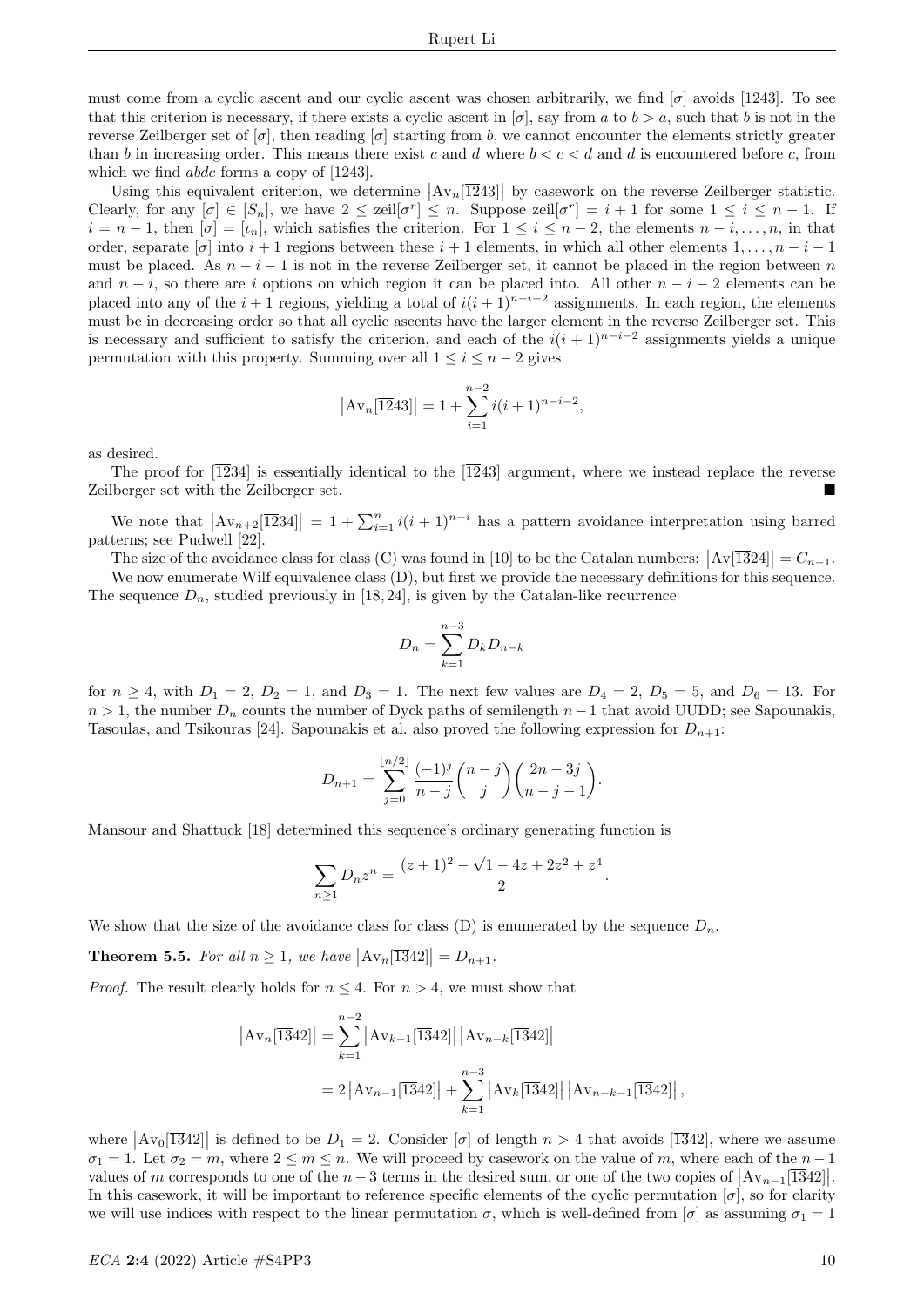fixes the particular rotation, i.e., the particular element of  $[\sigma]$ , that we use. However, we still must avoid the cyclic pattern  $\overline{1342}$ , so when concerning ourselves with pattern avoidance we will return to discussing the cyclic permutation  $[\sigma]$ , rather than the linear permutation  $\sigma$ .

If  $m = 2$ , then the only additional [1342] patterns that could arise from removing 1 would be when the vinculum  $\overline{13}$  bridges over the removed 1, i.e., when 2 plays the role of 3 in the pattern  $\overline{13}42$ . However, as removing 1 would make 2 the smallest element, this is not possible. So removing 1 and reducing takes  $[\sigma]$  to a [1342]-avoiding cyclic permutation of length  $n-1$ . Conversely, increasing the values of all elements in a [1342]avoiding cyclic permutation of length  $n - 1$  by one and then inserting a 1 before the 2 yields a [1342]-avoiding cyclic permutation of length n, as the only additional  $\overline{1342}$  patterns that could potentially arise from this insertion would require 1 to be part of the pattern, in which it would have to play the role of 1, but then 2 could not play the role of 3 for no element has value strictly between 1 and 2. Thus, there is a natural bijection from the  $m = 2$  subcase to  $Av_{n-1}[\overline{1342}]$  via removing 1 and reducing, i.e., subtracting 1 from each element, which yields  $\left|\text{Av}_{n-1}[\overline{13}42]\right|$  possibilities.

Similarly, if  $m = n$ , then clearly 1 cannot be part of a [1342] pattern, and removing 1 cannot create additional  $\overline{1342}$  patterns with n playing the role of 3, as n is the largest element. Hence there is a natural bijection from the  $m = n$  subcase to  $Av_{n-1}[\overline{13}42]$  via removing 1 and reducing. This yields the second copy of  $\vert Av_{n-1}[\overline{13}42] \vert$ needed in our recursion.

We now address  $3 \leq m \leq n-1$ . Notice that we must have all elements in  $[2, m-1]$  come before all the elements of  $[m+1,n]$  in  $\sigma$ , so  $\sigma$  is of the form  $1m\rho\tau$  where  $\rho$  is a permutation of  $[2,m-1]$  and  $\tau$  is a permutation of  $[m+1,n]$ . To avoid a  $\overline{1342}$  pattern in  $\sigma$  where the last element of  $\rho$  plays the role of 1, we require  $\tau_1 = n$ , as otherwise we can use the last element of  $\rho$  as the 1,  $\tau_1$  as the 3, n as the 4, and m as the 2 in an occurrence of [ $\overline{1342}$ ]. So  $\sigma$  is of the form  $1m\rho n\tau'$  where  $\tau'$  is a permutation of  $[m+1, n-1]$ . Clearly if  $[\sigma]$  is  $\overline{1342}$ -avoiding, then so too are  $[m\rho]$  and  $[n\tau']$ , as the additional ascent from the last element of  $\rho$  to m cannot be the  $\overline{13}$  in a  $\overline{1342}$  pattern, as there is no element higher than m in m<sub>p</sub> to be the 4 in the pattern, and similarly the additional ascent from the last element of  $\tau'$  to n cannot be the  $\overline{13}$  in a  $\overline{13}42$  pattern.

We now show that if  $[m\rho]$  and  $[n\tau']$  are both [1342]-avoiding for  $\rho$  a permutation of [2, m – 1] and  $\tau'$  a permutation of  $[m+1, n-1]$ , then  $[1m\rho n\tau'] \in [S_n]$  is also  $[1\overline{3}42]$ -avoiding. We proceed by casework on the position of the cyclic ascent playing the role of  $\overline{13}$  in a potential  $\overline{1342}$  pattern in  $[1m\rho n\tau']$ , and show we cannot find a pair of elements to be the 4 and the 2. If the cyclic ascent is 1 to  $m$ , then as all elements smaller than m are before all the elements greater than m in  $1m\rho n\tau'$ , we cannot form a [1342] pattern. The pair of adjacent elements m and  $\rho_1$  forms a cyclic descent, so we continue onward and consider a cyclic ascent in  $\rho$ . If a [1342] pattern existed in  $[1m\rho n\tau']$  where the  $\overline{13}$  is within  $\rho$ , then clearly the 2 in the pattern must also come from ρ. If the 4 also comes from ρ, then  $[m\rho]$  would have contained [1342], contradicting the assumption that  $[m\rho]$ avoids [1342]. Otherwise, the 4 comes from outside  $\rho$ , and notice that using m in place of this element still yields a [1342] pattern, which again implies  $[m\rho]$  contains [1342], a contradiction. The cyclic ascent from the last element of  $\rho$  to n cannot be the  $\overline{13}$  in a  $\overline{1342}$  pattern, as there is no element larger than n to be the 4. We have a cyclic descent from n to  $\tau'_1$ , as well as a cyclic descent from the last element of  $\tau'$  to 1, so the last case to consider is a cyclic ascent within  $\tau'$  being the  $\overline{13}$ . If a  $\overline{13}42$  pattern existed in  $[1m\rho n\tau']$  where the  $\overline{13}$ is within  $\tau'$ , then clearly the 2 in the pattern must also come from  $\tau'$ . If the 4 also comes from  $\tau'$ , then this same subsequence is in  $[n\tau']$ , contradicting the assumption that  $[n\tau']$  avoids  $\overline{1342}$ . Otherwise, the 4 comes from outside  $\tau'$ , and notice that using n in place of this element still yields a [1342] pattern, which again implies  $[n\tau']$  contains [1342], a contradiction. Thus, [ $1m\rho n\tau'$ ] avoids [1342].

In particular, each [1342]-avoiding permutation of [2, m] has a unique linear representation as  $m\rho$  and each [1342]-avoiding permutation of  $[m + 1, n]$  has a unique linear representation as  $n\tau'$ , which is crucial as our expression of  $\sigma$  as  $1m\rho n\tau'$  is a linear expression. As  $m\rho$  is of length  $m-1$  and  $n\tau'$  is of length  $n-m$ , letting  $k = n - m$  yields  $n\tau'$  is of length k and  $m\rho$  is of length  $n - k - 1$ , where  $1 \le k \le n - 3$  as m ranges within  $3 \leq m \leq n-1$ , which gives us the sum from the desired recurrence.

We now enumerate classes  $(E)$  and  $(F)$ , demonstrating that  $(C)$ ,  $(E)$ , and  $(F)$  are Wilf equivalent, namely being enumerated by the Catalan numbers. We first introduce Catalan's triangle.

**Definition 5.6** (Entries of Catalan's triangle). For  $0 \le k \le n$ , define  $T(n, k) = \frac{n-k+1}{n+1} {n+k \choose n}$ .

This creates a triangle of entries, where rows correspond to values of  $n$  and columns correspond to values of  $k$ . It is well-known that the row-sums are the Catalan numbers.

**Lemma 5.7** ( [3, Lemma 1]). For all  $n > 0$ , we have

$$
\sum_{k=0}^{n} T(n,k) = C_{n+1}.
$$

It is also well-known that  $T(n, k)$  satisfies the following recurrence. We will use the convention that  $T(n, n+1)$ 1) = 0, which is consistent with the original definition  $T(n,k) = \binom{n+k}{n} \frac{n-k+1}{n+1}$  when  $k = n + 1$ .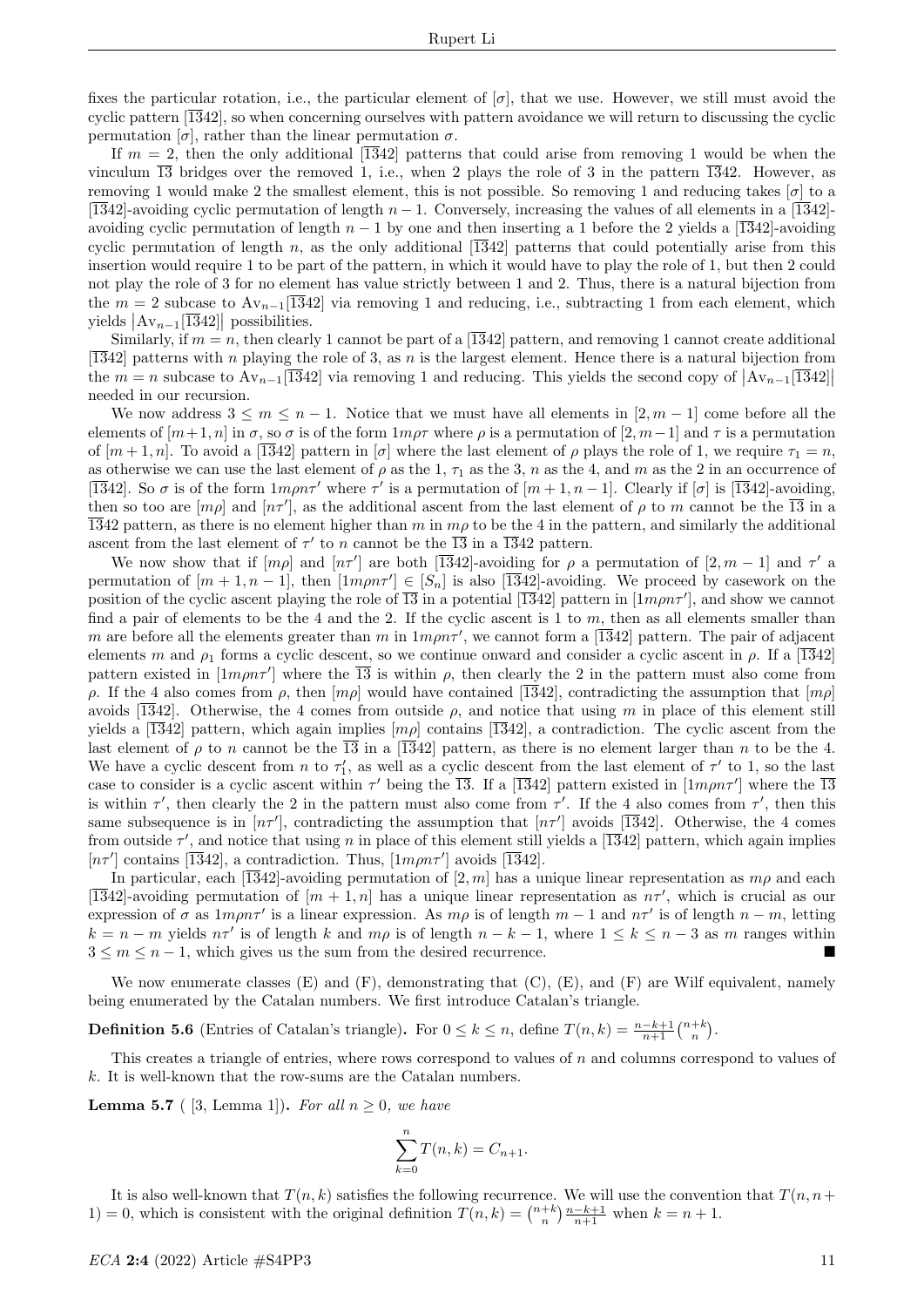**Lemma 5.8** ( [3, Lemma 1]). For all  $n \geq 1$  and  $0 \leq k \leq n$ , we have

$$
T(n,k) = \sum_{j=0}^{k} T(n-1,j).
$$

We first enumerate class (E).

**Theorem 5.9.** For all  $n \geq 1$ , we have  $|\text{Av}_n[\overline{14}23]| = C_{n-1}$ .

*Proof.* For  $n \leq 3$ , we directly verify the result, where all cyclic permutations of length n avoid [1423].

We now assume  $n \geq 4$ . Let i be a positive integer satisfying  $1 \leq i \leq n-1$ . Let  $A(n, i)$  denote the set of cyclic permutations  $[\sigma] \in Av_n[\overline{14}23]$  that have i directly before n. We will show that  $|A(n, i)| = T(n-2, i-1)$ . Summing over i would then yield

$$
|\mathrm{Av}_n[\overline{14}23]| = \sum_{i=1}^{n-1} T(n-2, i-1) = C_{n-1},
$$

using Lemma 5.7. We prove this by induction on n, where it is trivial to verify this for the base case  $n = 3$ .

For the inductive step, assume the result holds for  $n-1$ ; using Lemma 5.8, it suffices to show that  $A(n, i)$ is in bijection with  $\bigcup_{j=1}^{i} A(n-1, j)$ , which we denote  $B(n, i)$ . Our bijection  $\phi : A(n, i) \to B(n, i)$  will be to simply delete n from a cyclic permutation of length  $n$ .

We first show that this mapping takes cyclic permutations in  $A(n, i)$  to cyclic permutations in  $B(n, i)$ . As we have a cyclic ascent from i to n, in order for  $[\sigma] \in A(n, i)$  to avoid  $[\overline{1423}]$ , we must have the elements strictly between i and n appearing in decreasing order when reading from  $n$ , which implies that the Zeilberger set of  $[\sigma]$  is equal to the interval  $[i, n]$ . If the element preceding  $n - 1$  in  $[\sigma]$  is n, then the element preceding  $n - 1$ in  $\phi([\sigma])$  is i. If the element preceding  $n-1$  in  $[\sigma]$  is not n, then this element is strictly less than i, for any element k where  $i \leq k \leq n$  occurs before n when reading from  $n-1$ . Therefore, the element preceding  $n-1$ in  $\phi([\sigma])$  is some j for  $1 \leq j \leq i$ . To show that  $\phi([\sigma])$  is  $\overline{1423}$ -avoiding, as  $[\sigma]$  is  $\overline{1423}$ -avoiding, it suffices to show that the newly created adjacency between  $i$  and the element after it after removing  $n$  cannot create a copy of  $\overline{1423}$  where i plays the role of 1. In order for this to be a copy of  $\overline{1423}$ , we require i to ascend to some element  $k > i$ , and as  $[i, n-1]$  is arranged in descending order, this means i may only ascend to  $n-1$ , but in this case we cannot find elements to play the roles of 2 and 3 for  $[i, n-1]$  is in descending order. Hence,  $\phi([\sigma])$ is [ $\overline{14}23$ ]-avoiding and  $\phi([\sigma]) \in B(n, i)$ .

To prove  $\phi$  is a bijection, we provide the inverse map  $\psi$ , which we claim is the operation that adds n after i. It suffices to show that this mapping sends elements of  $B(n, i)$  to elements of  $A(n, i)$ , as once this is shown it clearly follows from the definition of  $\psi$  that  $\psi \circ \phi([\sigma]) = [\sigma]$  for all  $[\sigma] \in A(n,i)$  and  $\phi \circ \psi([\tau]) = [\tau]$  for all  $[\tau] \in B(n, i)$ . Consider some cyclic permutation  $[\tau] \in B(n, i)$ . Clearly, we have i directly before n in  $\psi([\tau])$ . To show that  $\psi([\tau])$  is still [1423]-avoiding, as n can only ever play the role of 4, it suffices to show that the cyclic ascent from i to n cannot be a part of a copy of  $\overline{1423}$ . Equivalently, we must show that the elements in  $\overline{[i,n]}$ appear in decreasing order, when starting from n. As  $[\tau]$  is  $[1423]$ -avoiding with a cyclic ascent from  $j \leq i$  to  $n-1$ , we know  $[j, n-1]$  appears in decreasing order, and thus  $[i, n-1]$  appears in decreasing order in  $[\tau]$  as well as  $\psi[\tau]$ . As n is inserted right after i and thus between i and  $n-1$ , we find the elements of [i, n] appear in decreasing order.

Thus  $\phi$  is a bijection, and the proof is complete.

We now enumerate class  $(F)$ . The proof is similar in structure to that of Theorem 5.9, but is slightly more involved and uses a different refinement than  $A(n, i)$  from the previous proof.

## **Theorem 5.10.** For all  $n \geq 1$ , we have  $|\text{Av}_n[\overline{14}32]| = C_{n-1}$ .

*Proof.* For  $n \leq 3$ , we directly verify the result, where all cyclic permutations of length n avoid [1432].

We now assume  $n \geq 4$ . Let i be a positive integer satisfying  $0 \leq i \leq n-2$ . Let  $E(n, i)$  denote the set of cyclic permutations  $[\sigma] \in Av_n[\overline{14}32]$  that have zeil $[\sigma^r] = n - i$ . We will show by induction on n that  $|E(n, i)| = T(n-2, i)$ . As  $2 \leq \text{ceil}[\sigma^r] \leq n$ , summing over all i satisfying  $0 \leq i \leq n-2$  would then yield

$$
|\mathrm{Av}_n[\overline{14}32]| = \sum_{i=0}^{n-2} T(n-2, i) = C_{n-1},
$$

by Lemma 5.7. It is trivial to verify the base case  $n = 3$ .

For the inductive step, assume the result holds for  $n-1$ ; using Lemma 5.8, it suffices to show that  $E(n, i)$ is in bijection with  $\bigcup_{j=0}^{i} E(n-1, j)$ , which we denote  $F(n, i)$ . Our bijection  $\phi : E(n, i) \to F(n, i)$  will be to simply delete n from  $[\sigma]$ , similar to the proof of Theorem 5.9.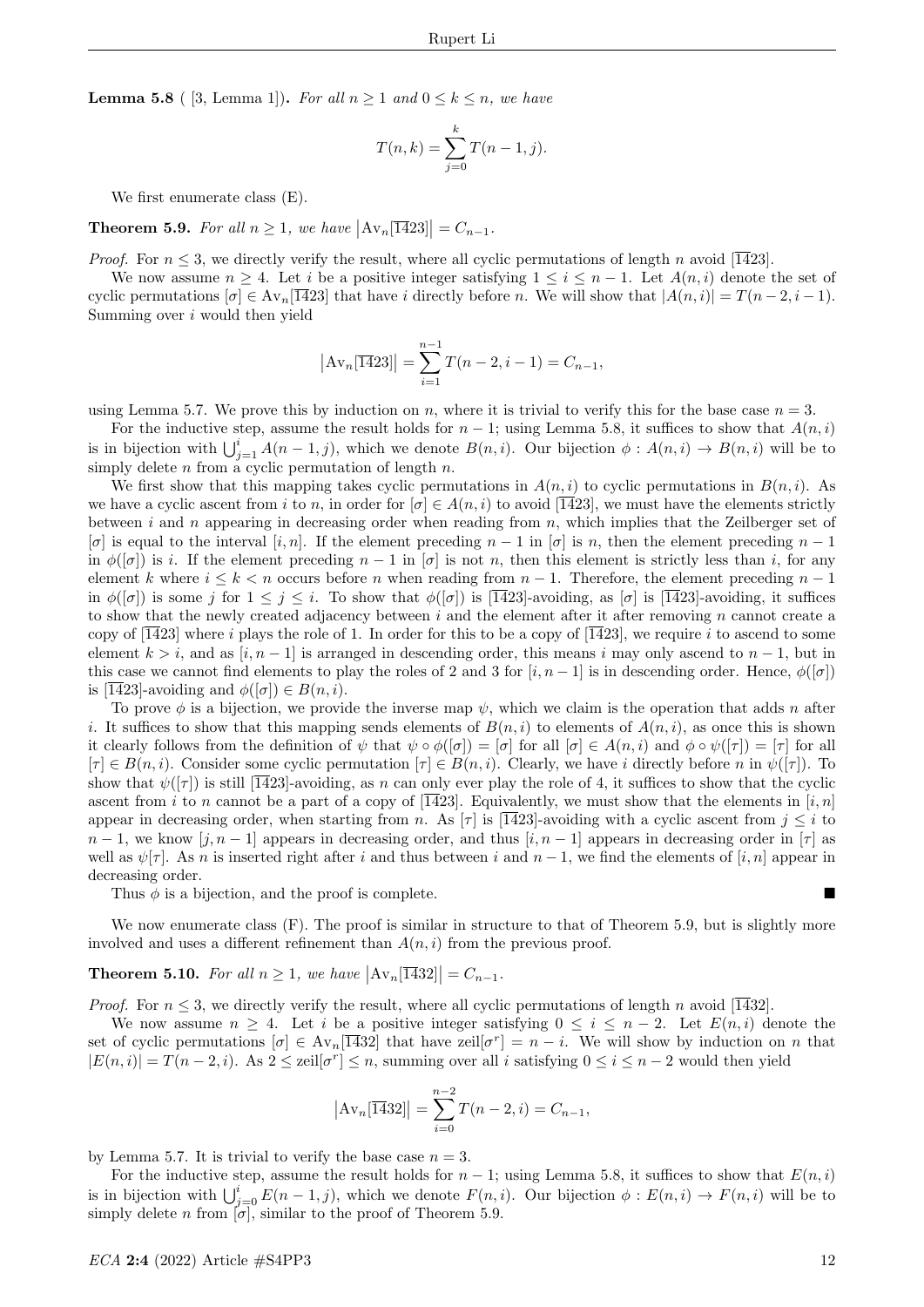We first show that this mapping takes  $[\sigma] \in E(n, i)$  to some  $[\tau] \in F(n, i)$ . As zeil $[\sigma^r] = n - i$ , we find  $i+1, i+2, \ldots, n$  is a subsequence of  $[\sigma]$ , and thus  $\phi([\sigma])$  has  $i+1, \ldots, n-1$  as a subsequence, so  $n-1-i \leq$  $\text{zeil}[\phi([\sigma])^r] \leq n-1$ . Thus  $\text{zeil}[\phi([\sigma])^r] = n-1-j$  for some  $0 \leq j \leq i$ . To show that  $\phi([\sigma]) \in \text{Av}_{n-1}[\overline{1432}]$ , suppose the element preceding n is a and the element following n is b. It suffices to show that the removal of  $n$ cannot have caused a copy of  $\overline{1432}$  with a, b forming the vinculum  $\overline{14}$ . As  $\sigma$  is  $\overline{1432}$ -avoiding and a, n form a cyclic ascent, we know that reading from a, the elements in  $[a + 1, n - 1]$  are encountered in increasing order. Hence in order for a, b to be a cyclic ascent, b must equal  $a + 1$ , but then a, b cannot form  $\overline{14}$  as there are no elements with values between a and  $b = a + 1$ . Thus,  $\phi([\sigma]) \in F(n, i)$ .

To prove  $\phi$  is a bijection, we provide the inverse map  $\psi$ . For  $[\tau] \in F(n,i)$  with zeil $[\tau^r] = n - 1 - j$  for  $0 \leq j \leq i$ , if  $j = i$  then define  $\psi([\tau])$  to be the cyclic permutation obtained by inserting *n* immediately after  $n-1$ , and if  $j < i$  define  $\psi([\tau])$  to be the cyclic permutation obtained by inserting n immediately after i. We first show that this mapping sends elements of  $F(n, i)$  to elements of  $E(n, i)$ . Notice that  $[\tau]$  has  $j + 1, j + 2, \ldots, n-1$ as a subsequence, as  $\mathrm{zeil}[\tau^r] = n - 1 - j$ .

If  $j = i$ , then adding n immediately after  $n - 1$  means zeil $[\psi([\tau])^r] = n - i$ , as desired. To show that  $\psi([\tau])$ is [1432]-avoiding, it suffices to show that n cannot be a part of a copy of [1432]. If it were, then n must be the 4 in the [1432] pattern, but then  $n-1$  would have to play the role of 1, leaving no possible elements to play the roles of 3 and 2. Hence  $\psi([\tau]) \in E(n, i)$ .

Otherwise if  $j < i$ , then we have that  $j + 1, \ldots, i, n, i + 1, \ldots, n - 1$  is a subsequence of  $\psi([\tau])$ , from which we can immediately see that the reverse Zeilberger set is the subsequence  $i + 1, \ldots, n - 1, n$ , and thus zeil $[\psi([\tau])^r] = n - i$ . To show that  $\psi([\tau])$  is  $\overline{14}32$ -avoiding, it suffices to show that n cannot be a part of a copy of  $\overline{1432}$ , where it would have to play the role of 4, and thus i would have to play the role of 1. Reading from n, we encounter the elements of  $[i+1, n-1]$  in increasing order, and thus we cannot find two elements in  $[i+1, n-1]$  to complete the [1432] pattern. Thus  $\psi([\tau]) \in E(n, i)$ .

It clearly follows from the definitions of  $\phi$  and  $\psi$  that  $\phi \circ \psi([\tau]) = [\tau]$  for all  $[\tau] \in F(n,i)$ . To show  $\psi \circ \phi([\sigma]) = [\sigma]$  for all  $[\sigma] \in E(n, i)$ , notice that  $[\sigma]$  has  $i + 1, i + 2, \ldots, n - 1, n$  as a subsequence.

If  $\phi([\sigma]) \in E(n-1,i)$ , then  $\psi \circ \phi([\sigma])$  is obtained by inserting n immediately after  $n-1$  in  $\phi([\sigma])$ . So, we must show that there does not exist an element between  $n-1$  and n in  $[\sigma]$ . If  $i=0$ , then  $[\sigma] = [\iota_n]$  and this holds. Otherwise, element  $i \geq 1$  is not located between  $n-1$  and  $i+1$  (reading in the forward direction), as  $\text{zeil}[\phi([\sigma])^r] = n - 1 - i$ . So i is somewhere between  $i + 1$  and  $n - 1$ . If there was an element between  $n - 1$  and n, suppose the element immediately before n was x. Notice that  $x < i$ , so  $x, n, i + 1, i$  forms a [1432] pattern, contradicting the fact that  $\sigma$  avoids  $\overline{1432}$ . Hence, there is no element between  $n-1$  and n in  $\sigma$ , which yields  $\psi \circ \phi([\sigma]) = [\sigma].$ 

Otherwise zeil $[\phi([\sigma])^r] > n - 1 - i$ , so i is somewhere between  $n - 1$  and  $i + 1$ . As zeil $[\sigma] = n - i$ , however, i cannot be between n and  $i + 1$ , so this means i is somewhere between  $n - 1$  and n. Hence [ $\sigma$ ] has  $i+1, i+2, \ldots, n-1, i, n$  as a subsequence. In this case,  $\psi \circ \phi([\sigma])$  is obtained by inserting n immediately after i in  $\phi([\sigma])$ , so we must show that there does not exist an element between i and n in  $[\sigma]$ . If there were, suppose the element immediately before n was x. Note that  $x < i$ , so  $x, n, i + 1, i$  forms a [1432] pattern, contradicting the fact that  $[\sigma]$  avoids  $[1432]$ . Therefore, there is no element between i and n in  $[\sigma]$ , which yields  $\psi \circ \phi([\sigma]) = [\sigma]$ .

Hence,  $\phi$  is a bijection, and the proof is complete.

Lastly, we enumerate class  $(G)$  in terms of the number of strongly monotone partitions of  $[n]$ , which we now define.

**Definition 5.11.** A partition of  $[n]$  is *strongly monotone* if, when its parts are sorted so that their minimum elements are in increasing order, then their maximum elements are also in increasing order.

Let  $A_n$  denote the number of strongly monotone partitions of  $[n]$ . Claesson and Mansour [9] showed this sequence has the ordinary generating function

$$
\sum_{n\geq 0} A_n x^n = \frac{1}{1 - x - x^2 B^*(x)},
$$

where  $B^*(x)$  denotes the ordinary generating function of the Bessel numbers, originally introduced by Flajolet and Schott [13]. While the size of the avoidance classes of (G) does not previously appear as a sequence in the OEIS [25], it can be expressed in terms of  $A_n$ .

**Theorem 5.12.** For all  $n \geq 2$ , we have

$$
|\mathrm{Av}_n[\overline{23}14]| = \sum_{i=0}^{n-2} {n-2 \choose i} A_i.
$$

*Proof.* We directly verify the result for  $n \leq 3$ , where  $A_0 = A_1 = 1$ .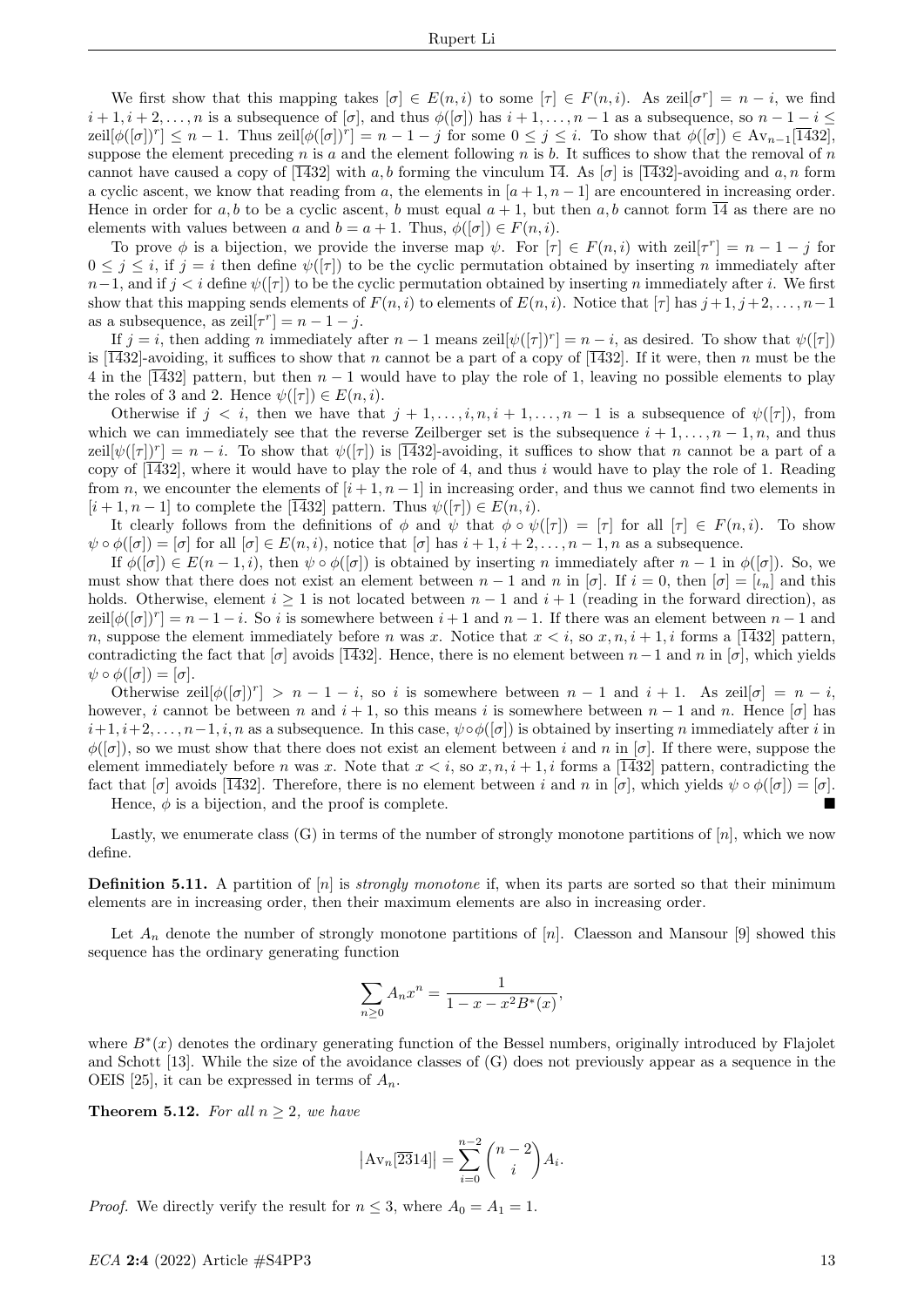For general  $n \geq 4$ , consider  $[\sigma] \in \text{Av}_n[\overline{23}14]$ . Without loss of generality suppose that  $\sigma_n = 1$ , and say n is at index k for  $1 \leq k \leq n-1$ , i.e.,  $\sigma_k = n$ . The linear permutation  $\sigma^{(n)} = \sigma_{k+1} \cdots \sigma_n \sigma_1 \cdots \sigma_{k-1}$ , i.e., the linear permutation obtained by rotating  $\sigma$  so that n is the last element and then removing n, must be  $\overline{231}$ -avoiding. We may partition  $\sigma^{(n)}$  into blocks of consecutive elements, where each block is a maximal decreasing sequence, so that the transition from one block to the next is an ascent. Claesson [8, Proposition 5] characterized the 132-avoiding permutations, where after partitioning a permutation into blocks of maximal increasing sequences, the permutation avoids  $1\overline{32}$  if and only if the minima of the blocks are in decreasing order. By reversing this characterization, we find the minimum elements of each block of  $\sigma^{(n)}$  must be in increasing order.

Similarly, the linear permutation  $\sigma^{(1)} = \sigma_1 \cdots \sigma_{n-1}$  must be  $3\overline{12}$  avoiding, as any copy of  $3\overline{12}$  in  $\sigma^{(1)}$ along with  $\sigma_n = 1$  would yield a copy of  $14\overline{23}$ , or a copy of  $\overline{2314}$  in  $\sigma$ . We partition  $\sigma^{(1)}$  into blocks of maximal decreasing consecutive sequences. By complementing Claesson's characterization [8] of  $132$ -avoiding permutations, we find the maximum elements of each block of  $\sigma^{(1)}$  must be in increasing order.

Combining these two observations, we find that partitioning  $\sigma$  into blocks of maximal decreasing consecutive sequences, the maximum elements of each block of  $\sigma$  are in increasing order, the minimum elements of all but the last block of  $\sigma$  are in increasing order, and the last block starts with n and ends with 1. See Fig. 1 for a schematic diagram of this characterization of  $[\sigma]$ .



Figure 1: Schematic diagram of the plot of a  $\sqrt{2314}$ -avoiding cyclic permutation.

Our previous argument demonstrates that this characterization is a necessary condition for  $\sigma$  to be [2314]avoiding. We now show that this characterization is sufficient. In order to have a copy of  $\sqrt{2314}$  in such a cyclic permutation  $[\sigma]$ , we must have a cyclic ascent to play the role of  $\overline{23}$ , and in particular an ascent only occurs in between two blocks. If the ascent is to the last block, it ascends to n, which cannot play the role of 3, but rather must play the role of 4; likewise, if the ascent is from the last block, it ascends from 1, which cannot play the role of 2, but rather must play the role of 1. Otherwise the ascent is between two blocks, neither of which is the last block. So our ascent is from the minimum element a of block  $j$  to the maximum element b of block  $j + 1$ , for some j. In order to get an element smaller than a to act as our 1, clearly we must go at least to the last block, the block from  $n$  to 1. But then it is impossible to get an element smaller than  $b$  to act as our 4 before crossing a again.

Thus, we now have a characterization of all  $\sqrt{2314}$ -avoiding permutations, as depicted in Fig. 1. Suppose there are i total elements in the blocks excluding the last block from n to 1, so that there are  $n-i$  elements in the last block. As the last block contains at least two elements, namely n and 1, we find  $0 \le i \le n-2$ . There are  $\binom{n-2}{i}$  ways to pick the *i* elements in these blocks, and the remaining  $n-2-i$  elements other than n and 1 must be in decreasing order between n and 1. Consider the sequence  $\sigma' = \sigma_1 \cdots \sigma_i$ , i.e. the sequence consisting of all but the last block of  $\sigma$ . The reduction of  $\sigma'$  is a permutation on [i], and it is easy to see that the partitioning of  $\sigma'$  into its blocks, which satisfy the increasing minima and maxima conditions, provides a one-to-one correspondence to the strongly monotone partitions of [i], where each block corresponds to one of the sets in a partitioning of [i]. Hence there are  $A_i$  ways to arrange the i elements before the block from n to 1. Summing over all  $0 \leq i \leq n-2$  thus yields

$$
|\mathrm{Av}_n[\overline{23}14]| = \sum_{i=0}^{n-2} \binom{n-2}{i} A_i,
$$

as desired.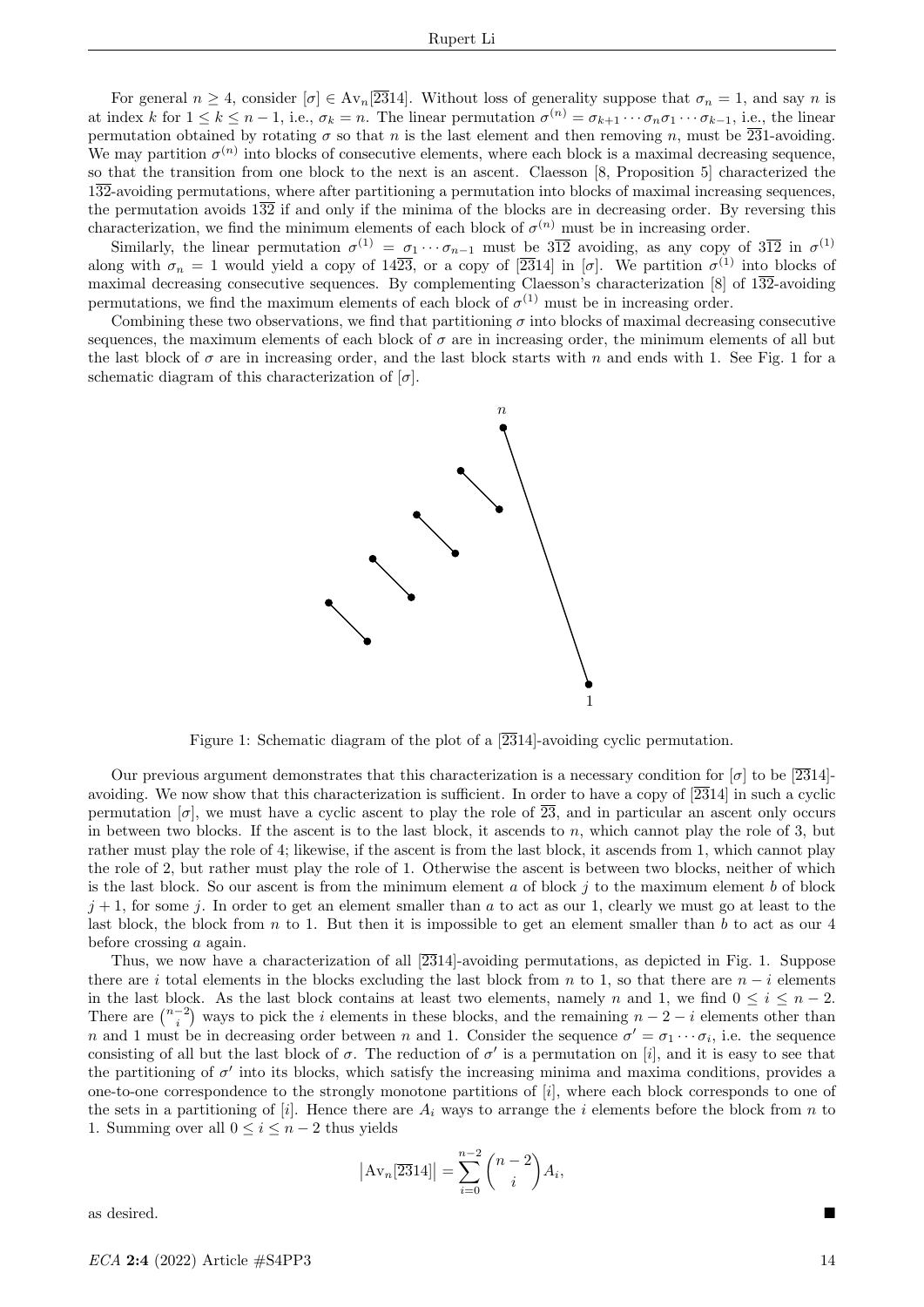We leave the enumeration of (H), which currently does not appear in the OEIS [25], as an open problem.

Remark 5.13. Since the writing of the original version of this paper, the case of avoiding  $\sqrt{2341}$  has been dealt with by Mansour and Shattuck [19], where an explicit formula for the ordinary generating function enumerating the class has been found.

# 6. Minimal unavoidable sets of totally vincular patterns

We call a vincular pattern of length n with  $n-1$  vincula totally vincular. A totally vincular pattern corresponds to requiring that all n elements are adjacent, and thus when considering whether a permutation avoids a totally vincular pattern, we only consider consecutive blocks of n elements. Let  $\overline{S_k}$  denote the set of totally vincular patterns of length k. For a permutation  $\pi \in S_k$ , let the corresponding totally vincular pattern be denoted  $\overline{\pi} \in \overline{S_k}$ .

In this section we consider which sets  $\Pi \subseteq \overline{S_k}$  cannot be avoided by sufficiently long permutations, i.e.,  $|\text{Av}_n[\Pi]| = 0$  for all sufficiently large *n*. We call such a set of patterns unavoidable, and otherwise a set of patterns is *avoidable*. We say a set of patterns  $\Pi$  is a *minimal* unavoidable set if  $\Pi$  is unavoidable, but any proper subset  $\Pi' \subset \Pi$  is avoidable.

Very little is known about unavoidable pattern sets for ordinary permutations: see, for example, Wilf [28, Section 10]. On the other hand, the unavoidability of patterns is a well-studied and frequently-asked question for pattern avoidance of words, where letters come from a fixed finite alphabet but are allowed to be repeated; in the study of words, almost all pattern avoidance is implicitly totally vincular.

Recall that Proposition 4.1 along with the enumeration in Section 3 implies that the sets Π consisting of the two totally vincular patterns of length 3 containing a 1 in the *i*th position for a fixed *i*, or the element-wise complements of these sets, i.e., the sets consisting of all possible patterns containing a 3 in the ith position, were minimal unavoidable sets. We show that for general k, not just  $k = 3$ , the same construction yields minimal unavoidable sets.

In particular, let  $\Pi_{i,k}$  denote the set of all totally vincular patterns  $\overline{\pi} \in \overline{S_k}$  where  $\overline{\pi}_i = 1$  for  $1 \leq i \leq k$ . This naturally means  $\Pi_{i,k}^c$  is the set of all totally vincular patterns  $\overline{\pi} \in \overline{S_k}$  where  $\overline{\pi}_i = k$ . We then have the following theorem.

**Theorem 6.1.** For all positive integers k and i where  $1 \le i \le k$ , the sets  $\Pi_{i,k}$  and  $\Pi_{i,k}^c$  are minimal unavoidable sets.

Proof. We prove the result only for  $\Pi_{i,k}$ , as the  $\Pi_{i,k}^c$  case then follows from trivial Wilf equivalence. Likewise, by reversing  $\Pi_{i,k}$  as necessary, we may assume  $i \leq \frac{k+1}{2}$ , as the other cases follow from trivial Wilf equivalence.

The case  $k = 1$  is trivial, as then  $i = 1$  and any element of a permutation of length  $n \ge 1$  is order isomorphic to 1, and  $\Pi_{1,1}$  is a singleton set so a proper subset of  $\Pi$  must be empty, which any permutation avoids. The case  $k = 2$  is also trivial, as any cyclic permutation of length  $n \ge 2$  must contain at least one copy of  $\overline{12}$ , which is the sole element of  $\Pi_{1,2}$ . The case  $k = 3$  follows from Proposition 4.1 and the enumerations of  $Av_n[123]$  and  $Av_n[\overline{132}]$  from Section 3, where, in particular, these contain  $[\delta_n]$  and  $[\iota_n]$ , respectively, showing that  $\Pi_{i,k}$  is a minimal unavoidable set.

For general  $k \geq 4$ , we first show  $\Pi_{i,k}$  is unavoidable for all  $1 \leq i \leq \frac{k+1}{2}$ , by showing no cyclic permutation of length at least k avoids  $\Pi_{i,k}$ . For any arbitrary  $[\sigma] \in [S_n]$  for  $n \geq k$ , consider the consecutive subsequence of k elements of  $[\sigma]$  where the 1 is in position i of the subsequence. This consecutive subsequence must be order isomorphic to some element of  $\Pi_{i,k}$ , so no cyclic permutation of length  $n \geq k$  can avoid  $\Pi_{i,k}$ .

To prove minimality of  $\Pi_{i,k}$ , we split into three cases: first,  $i = 1$ ; second,  $1 < i < \frac{k+1}{2}$ ; and third,  $i = \frac{k+1}{2}$ for odd  $k$ .

**Case 1.** We first prove minimality for  $i = 1$ . It suffices to show that  $\Pi_{1,k} \setminus {\{\overline{\pi}\}}$  for some  $\overline{\pi} \in \overline{S_k}$  with  $\overline{\pi}_1 = 1$ is avoidable. For  $n \geq k$ , consider  $[\sigma] \in [S_n]$  given by

$$
\sigma = 1, n - k + \overline{\pi}_2, n - k + \overline{\pi}_3, \dots, n - k + \overline{\pi}_k, n - k + 1, n - k, \dots, 2.
$$

In other words,  $\sigma$  consists of 1, followed by the permutation of  $[n-k+2, n]$  that is order isomorphic to  $\overline{\pi}_2 \cdots \overline{\pi}_k$ , following by the elements of  $[2, n - k + 1]$  in decreasing order. See Fig. 2 for a schematic diagram of this construction of  $\sigma$ . We claim that  $[\sigma]$  avoids  $\Pi_{1,k} \setminus {\overline{\pi}}$ . We must show that for any cyclically consecutive sequence of k elements of  $\sigma$  for which the first element is the minimum element among these k elements, this sequence is order isomorphic to  $\overline{\pi}$ ; otherwise, it would be order isomorphic to some other pattern in  $\overline{S_k}$  that begins with 1, which by definition is an element of  $\Pi_{1,k} \setminus {\{\overline{\pi}\}}$ . As  $n \geq k$ , we find the k consecutive elements starting at  $\sigma_1 = 1$  are order isomorphic to  $\bar{\pi}$ . For any block of k consecutive elements starting at  $\sigma_j = n - k + \bar{\pi}_j$ for  $2 \le j \le k$ , we have  $\sigma_{k+1} = n - k + 1 < n - k + \overline{\pi}_j$  is in this block of k consecutive elements, so the first element  $\sigma_i$  is not the minimum element among these k consecutive elements. For any block of k consecutive elements starting at index j for  $k + 1 \le j \le n$ , i.e., starting in the portion decreasing from  $n - k + 1$  to 2, the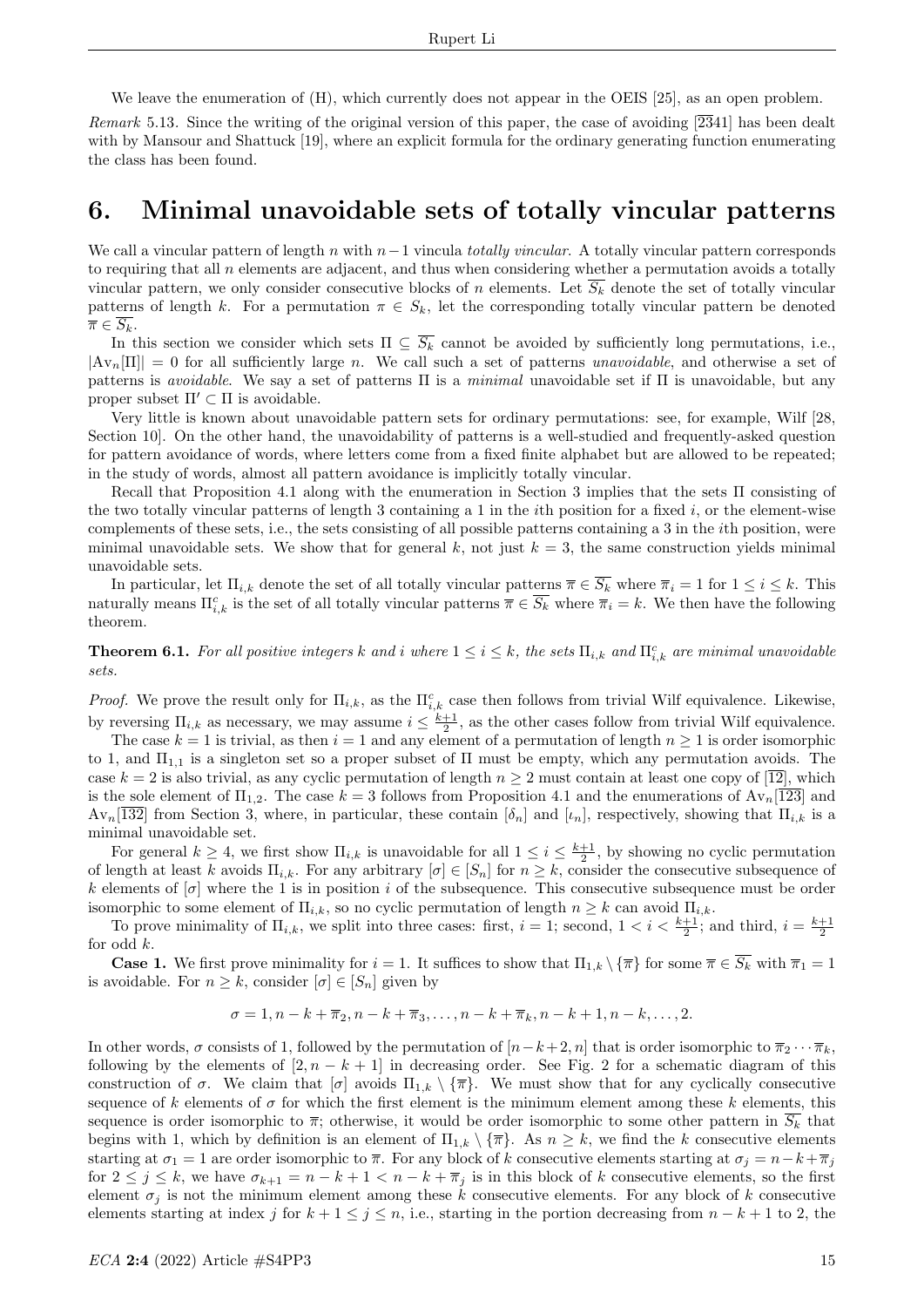second element is one smaller than the first element, so the first element is not the minimum element among these k elements. Hence,  $[\sigma]$  avoids  $\Pi_{1,k} \setminus {\{\overline{\pi}\}}$ , which is thus avoidable, implying  $\Pi_{1,k}$  is a minimal unavoidable set of patterns.



Figure 2: Schematic diagram for the plot of  $\sigma$  in Case 1 when  $\bar{\pi} = \overline{12534}$ .

**Case 2.** Next, we prove minimality for  $1 < i < \frac{k+1}{2}$ . It suffices to show that  $\Pi_{i,k} \setminus {\{\overline{\pi}\}}$  for some  $\overline{\pi} \in \overline{S_k}$ with  $\overline{\pi}_i = 1$  is avoidable. Express  $\overline{\pi}$  in the form  $\overline{\pi} = \rho \overline{1} \tau$  for  $|\rho| < |\tau|$ . Consider the permutation  $\sigma \in S_n$  where we take  $\bar{\pi}$  and map it to an order isomorphic permutation of  $\{1\} \cup [n-k+2, n]$ , and then append  $[2, n-k+1]$ in decreasing order. In other words,

 $\sigma = n - k + \overline{\pi}_1, \ldots, n - k + \overline{\pi}_{i-1}, 1, n - k + \overline{\pi}_{i+1}, \ldots, n - k + \overline{\pi}_k, n - k + 1, n - k, \ldots, 2.$ 

See Fig. 3 for a schematic diagram of this construction of  $\sigma$ . We claim  $[\sigma]$  avoids  $\Pi_{i,k} \setminus {\overline{\pi}}$ . Consider a consecutive subsequence of k elements of  $[\sigma]$ . If the *i*th element is 1, then the subsequence is order isomorphic to  $\bar{\pi}$ , by construction. It suffices to show if the *i*th element is not 1, then the *i*th element is not the minimum element in this consecutive subsequence, as then this subsequence cannot be order isomorphic to a pattern in  $\Pi_{i,k} \setminus {\{\overline{\pi}\}}$ . We now split into cases depending on the value of the *i*th element.

- 1. If the ith element is in  $[n k + 2, n]$ , then it is either in the  $\rho$  or  $\tau$  portion of the permutation of  $\{1\} \cup [n-k+2,n]$  order isomorphic to  $\overline{\pi}$ . If it is in the  $\tau$  portion, then this subsequence contains an element in  $[2, n-k+1]$ , which is smaller than the *i*th element. If it is in the  $\rho$  portion, as  $|\rho| < |\tau|$ , the subsequence contains the next  $|\tau|$  elements, which must include the 1, which is smaller than the *i*th element.
- 2. If the *i*th element is in [3,  $n k + 1$ ], then the element of index  $i + 1$ , which is part of the subsequence as  $i < \frac{k+1}{2} \leq k$ , is one less than it.
- 3. If the *i*th element is 2, then the next  $|\tau| > |\rho|$  elements are also in this subsequence, and namely this includes the 1, which is  $|\rho| + 1$  steps after the 2.

**Case 3.** Third and finally, we prove minimality for  $i = \frac{k+1}{2}$  when k is odd. It suffices to show that  $\Pi_{i,k} \setminus {\{\overline{\pi}\}}$ for some  $\overline{\pi} \in \overline{S_k}$  with  $\overline{\pi}_i = 1$  is avoidable. Express  $\overline{\pi}$  in the form  $\overline{\pi} = \overline{\rho 1\tau}$  for  $|\rho| = |\tau|$ . We will prove the result when 2 is an element in  $\rho$ , as then by reversing, we prove the result for when 2 is an element in  $\tau$ . Consider the permutation  $\sigma$  where we take  $\bar{\pi}$  and map it to an order isomorphic permutation of [1, 2] ∪ [n − k + 3, n] and then append  $[3, n - k + 2]$  in decreasing order. See Fig. 4 for a schematic diagram of this construction.

We claim  $[\sigma]$  avoids  $\Pi_{i,k} \setminus {\{\overline{\pi}\}}$ . Consider a consecutive subsequence of k elements of  $[\sigma]$ . If the *i*th element is 1, then the subsequence is order isomorphic to  $\bar{\pi}$ , by construction. It suffices to show if the *i*th element is not 1, then the ith element is not the minimum element in this consecutive subsequence. We now split into cases depending on the value of the ith element.

1. If the ith element is in  $[n - k + 3, n]$ , then it is either in the  $\rho$  or  $\tau$  portion of the permutation of  $[1, 2] \cup [n - k + 3, n]$  order isomorphic to  $\overline{\pi}$ . If it is in the  $\tau$  portion, then this subsequence contains an element in  $[3, n-k+2]$ , which is smaller than the *i*th element. If it is in the  $\rho$  portion, as  $|\rho| = |\tau|$ , the subsequence contains the next  $|\tau|$  elements, which must include the 1, which is smaller than the *i*th element.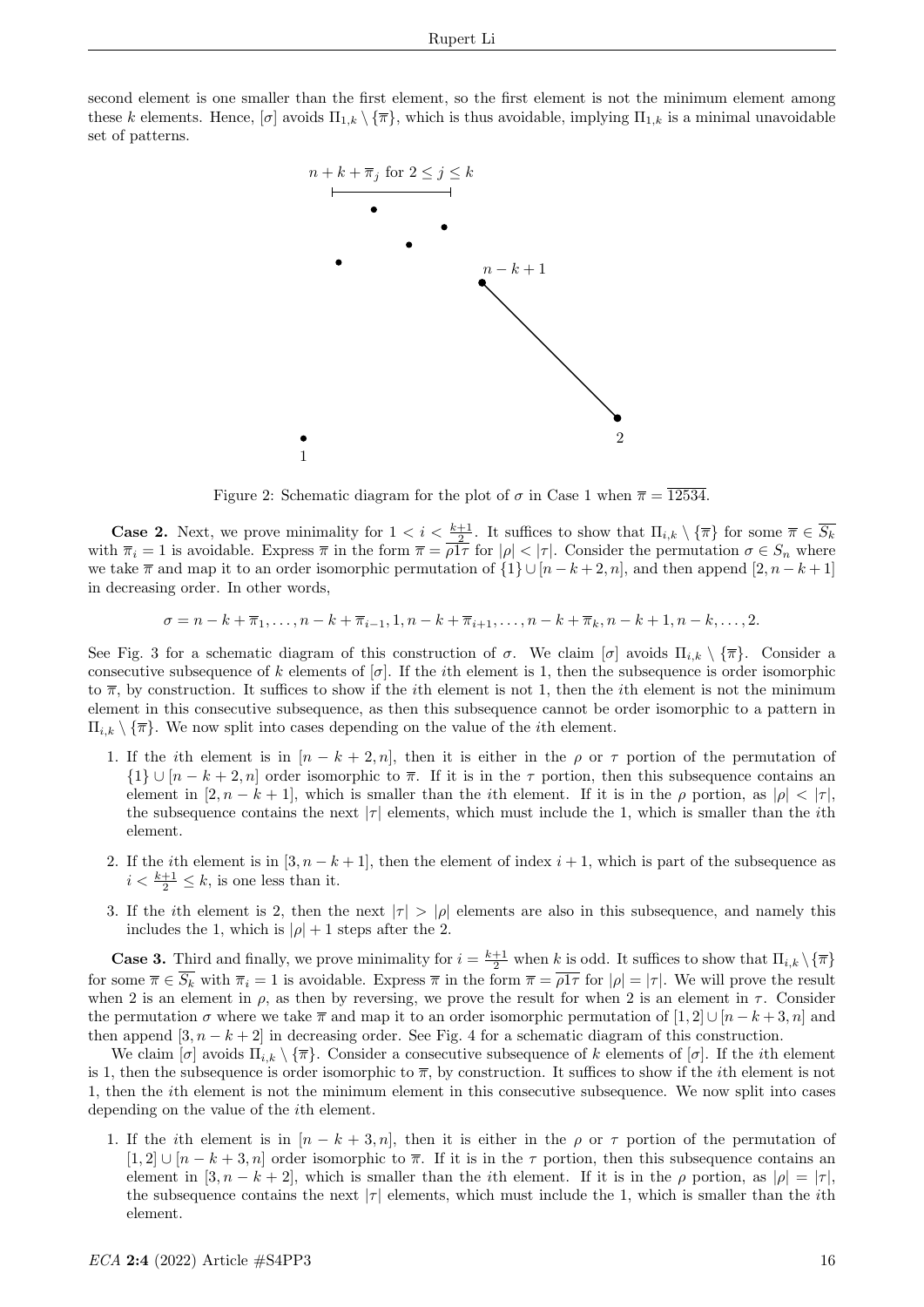

Figure 3: Schematic diagram for the plot of  $\sigma$  in Case 2 when  $\overline{\pi} = \overline{51342}$ .



Figure 4: Schematic diagram for the plot of  $\sigma$  in Case 3 when  $\bar{\pi} = 7251364$ .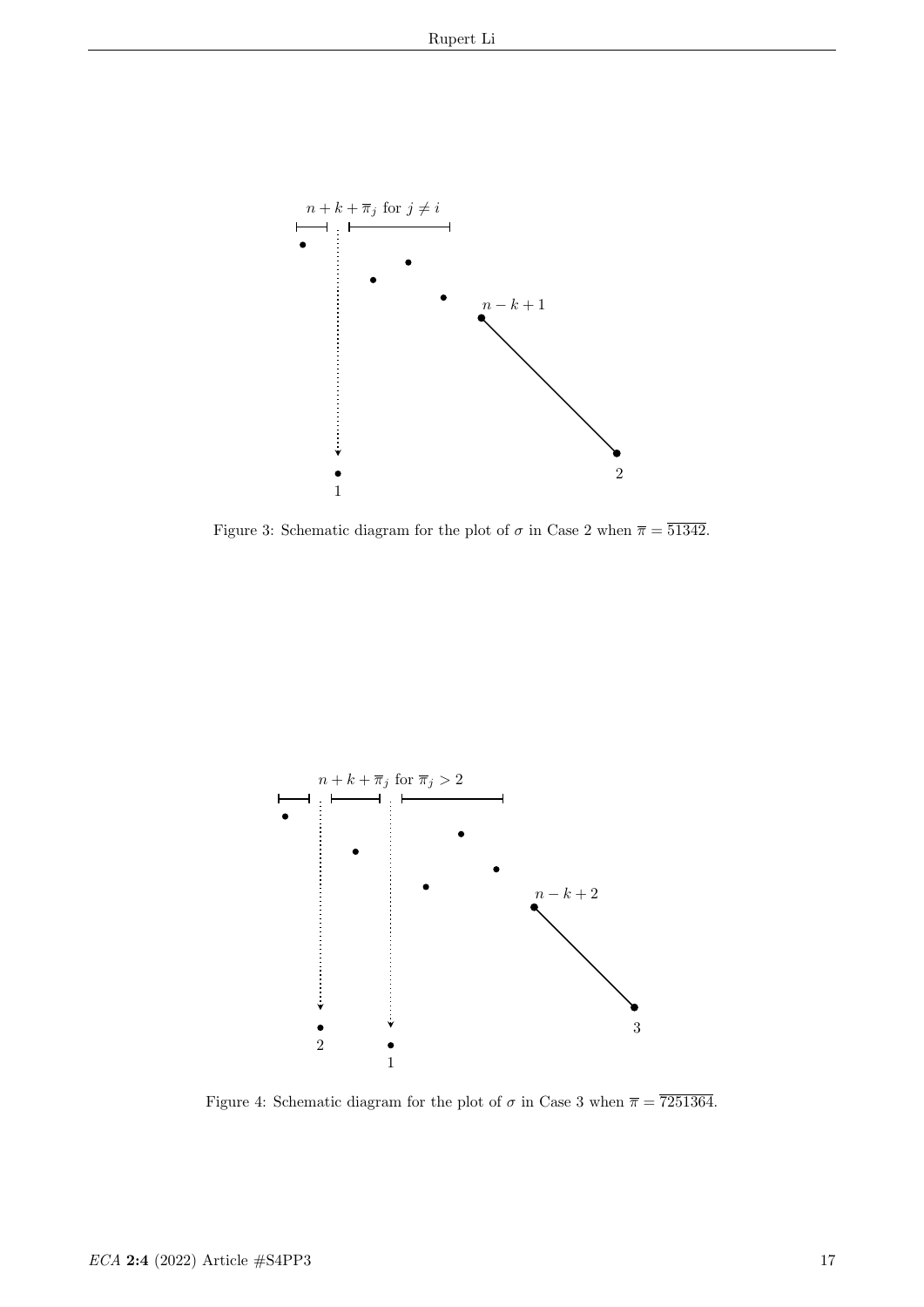- 2. If the *i*th element is in [4,  $n-k+2$ ], then the next element is one smaller than it, so it is not the minimum element in this subsequence.
- 3. If the *i*th element is 3, then this block contains the 2 as the 2 is in the  $|\rho| = |\tau|$  elements before the 1 and after the 3, so is not the minimum element.
- 4. If the *i*th element is 2, as the 2 is in the  $\rho$  portion of the permutation on the set  $[1, 2] \cup [n k + 3, n]$  order isomorphic to  $\overline{\pi}$ , the subsequence contains the next  $|\tau| = |\rho|$  elements, which must include the 1, so 2 is not the minimum.

Hence, all  $\Pi_{i,k}$  for  $1 \leq i \leq k$  are minimal unavoidable sets.

These sets  $\Pi_{i,k}$  and  $\Pi_{i,k}^c$  when  $k=3$  correspond to the sets from Proposition 4.1. It is easy to see from our analysis in Sections 3 and 4 that these are the only minimal unavoidable subsets of  $\overline{S_3}$ .

For  $k \geq 2$ , viewing the power set of  $\overline{S_k}$  as a Boolean lattice ordered by inclusion, it is clear that any chain can contain at most one minimal unavoidable set, as unavoidability is a monotone property. Thus the number of minimal unavoidable sets is bounded above by the size of the maximum antichain of this lattice, which is  $\binom{k!}{k!/2}$ . This yields the following proposition.

**Proposition 6.2.** For  $k \geq 2$ , the number of minimal unavoidable subsets of  $\overline{S_k}$  is bounded above by  $\binom{k!}{k!/2}$ .

We conjecture that the sets from Theorem 6.1, which have cardinality  $(k-1)!$ , are the smallest unavoidable subsets of  $\overline{S_k}$ . Intuitively, this states that these sets are the "most efficient" at preventing permutations from avoiding them.

**Conjecture 6.3.** For all  $k \geq 1$ , the minimum cardinality of an unavoidable subset of  $\overline{S_k}$  is  $(k-1)!$ .

# 7. Maximum avoidable sets of totally vincular patterns

The dual notion for a minimal unavoidable set  $\Pi \subseteq \overline{S_k}$  is a *maximal avoidable* set of patterns, an avoidable subset of  $\overline{S_k}$  that, when any other vincular pattern  $\overline{\pi} \in \overline{S_k}$  is added, is no longer avoidable.

In this section, we determine the size of a maximum avoidable set  $\underline{\Pi} \subseteq \overline{S_k}$ , an avoidable subset of  $\overline{S_k}$  whose cardinality is greater than or equal to any other avoidable subset of  $\overline{S_k}$ . Clearly, all maximum avoidable sets are maximal avoidable sets.

**Theorem 7.1.** The maximum cardinality of an avoidable subset of  $\overline{S_k}$  is k! – k.

*Proof.* We first show  $k! - k$  is an upper bound on the cardinality of an avoidable set. Suppose  $\Pi \subseteq \overline{S_k}$  has cardinality  $|\Pi| \geq k! - k + 1$ . Partition  $\overline{S_k}$  into k sets depending on the index of the 1; in other words, using the notation from Section 6, partition  $\overline{S_k}$  into

$$
\overline{S_k} = \bigcup_{i=1}^k \Pi_{i,k}.
$$

Each  $\Pi_{i,k}$  has cardinality  $(k-1)!$ , and as  $\Pi$  has cardinality  $|\Pi| \geq k((k-1)!-1) + 1$ , we have  $\Pi$  contains  $\Pi_{i,k}$ for some  $1 \leq i \leq k$ . This set is unavoidable by Theorem 6.1. Hence, any avoidable subset has cardinality at most  $k! - k$ .

We now show  $k! - k$  can be achieved as the cardinality of an avoidable set. Consider the set

$$
\Pi = \overline{S_k} \setminus \{ \overline{12 \cdots k}, \overline{23 \cdots k1}, \overline{34 \cdots k12}, \ldots, \overline{k12 \cdots k-1} \}.
$$

In other words, to avoid Π, every consecutive subsequence of k elements must be order isomorphic to a rotation of  $\iota_k = 12 \cdots k$ . But observe  $\iota_n = 12 \cdots n$  possesses this property, so it avoids Π. Thus Π, which has cardinality  $k! - k$ , is a maximum avoidable set contained in  $\overline{S_k}$ .

For  $\pi \in S_k$ , let  $[\overline{\pi}]$  denote the set of totally vincular patterns in  $\overline{S_k}$  corresponding to the rotations of  $\pi$ , i.e., corresponding to  $[\pi]$ . We have the following proposition on maximum avoidable subsets of  $\overline{S_k}$ .

**Proposition 7.2.** For  $\pi \in S_k$ , the set  $\Pi = \overline{S_k} \setminus [\overline{\pi}]$  is a maximum avoidable set contained in  $\overline{S_k}$ .

*Proof.* As  $|\Pi| = k! - k$ , by Theorem 7.1 it suffices to show that  $\Pi$  is avoidable, i.e., for arbitrarily large lengths n, we have  $|\text{Av}_n[\Pi]| > 0$ . We will show this holds when n is a multiple of k.

Suppose  $n = mk$  for a positive integer m. Then consider the cyclic permutation  $[\sigma] \in [S_n]$  given by

$$
\sigma = m(\pi_1 - 1) + 1, \ldots, m(\pi_k - 1) + 1, m(\pi_1 - 1) + 2, \ldots, m(\pi_k - 1) + 2, \ldots,
$$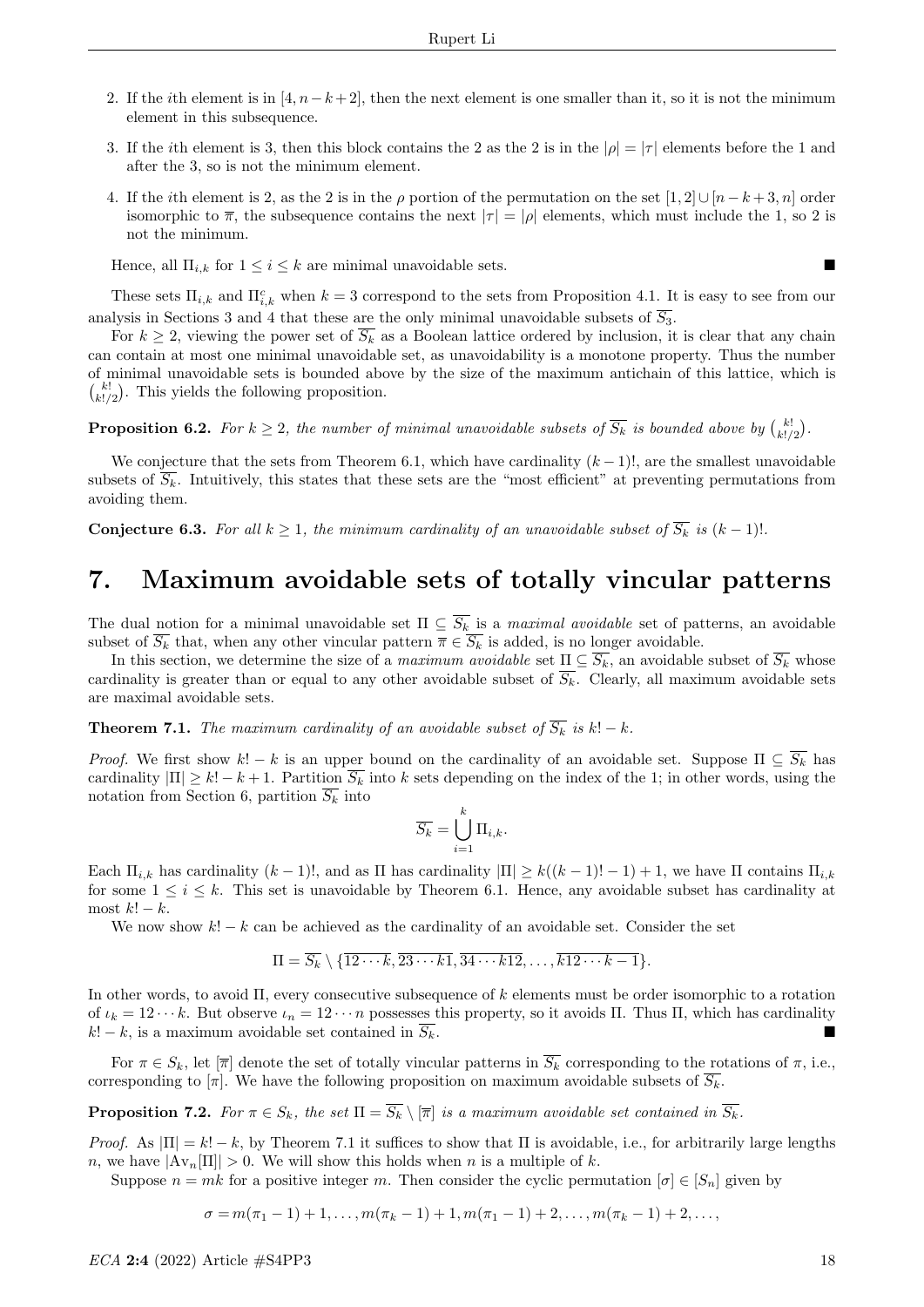

Figure 5: Schematic diagram for the plot of  $\sigma$  when  $\pi = 1342$  and  $m = 4$ .

$$
m(\pi_1-1)+m,\ldots,m(\pi_k-1)+m.
$$

See Fig. 5 for a schematic diagram of this construction of  $\sigma$ .

Essentially  $\sigma$  consists of  $\pi$  repeated m times, vertically scaled with some slight shifts in order to not repeat any elements. It is easy to see that any consecutive subsequence of k elements in  $[\sigma]$  is order isomorphic to some element of  $[\overline{\pi}]$ , and thus  $[\sigma] \in \mathrm{Av}_n[\Pi]$ , so  $\Pi$  is avoidable.

We pose the following question.

**Question 7.3.** Are there any other maximum avoidable subsets of  $S_k$ , or are all maximum avoidable sets  $\Pi\subset S_k$  of the form  $\Pi=S_k\setminus [\overline{\pi}]$  for some  $\pi\in S_k$ ?

# 8. Conclusion and open questions

There are numerous avenues for further research regarding vincular pattern avoidance of cyclic permutations. The enumeration corresponding to the last three Wilf equivalence classes of pairs of length 3 totally vincular cyclic patterns, listed in Section 4.1, is an open area for research. One may also work on enumerating vincular cyclic patterns of length 4 with more than one vinculum, as well as sets of these length 4 patterns. Non-vincular cyclic patterns of length 5 have not been enumerated yet, so this is also an open area of research, and a good first step before addressing vincular cyclic patterns of length 5. Lastly, one could also consider enumerating avoidance classes of sets of patterns that do not all have the same length.

Regarding unavoidable sets, a characterization of unavoidable sets or even minimal unavoidable sets may be quite difficult, so a good first step would be to understand minimum unavoidable sets. To this end, we leave Conjecture 6.3 as an open problem to determine the minimum cardinality of an unavoidable set  $\Pi \subseteq S_k$ . Finding better bounds on the number of minimal unavoidable subsets of  $\overline{S_k}$ , i.e., improving Proposition 6.2, could also be of interest. Similarly, it may be quite difficult to characterize all the avoidable sets or even all the maximal avoidable sets, though empirical data suggest there are significantly fewer maximal avoidable sets than there are minimal unavoidable sets, and hence classifying maximal avoidable sets may be more tractable. Characterizing the more restrictive class of maximum avoidable subsets is thus a good first step towards better understanding the avoidability of sets  $\Pi \subseteq \overline{S_k}$ , and we leave Question 7.3 as an open area for research.

# Acknowledgements

We sincerely thank Amanda Burcroff and Benjamin Gunby for their input throughout the research process. We also thank Daniel Zhu and Colin Defant for helpful ideas and input. We would like to thank Prof. Joe Gallian for his editing feedback and operation of the Duluth REU program. This research was conducted at the University of Minnesota Duluth Mathematics REU and was supported, in part, by NSF-DMS Grant 1949884 and NSA Grant H98230-20-1-0009. Additional support was provided by the CYAN Mathematics Undergraduate Activities Fund.